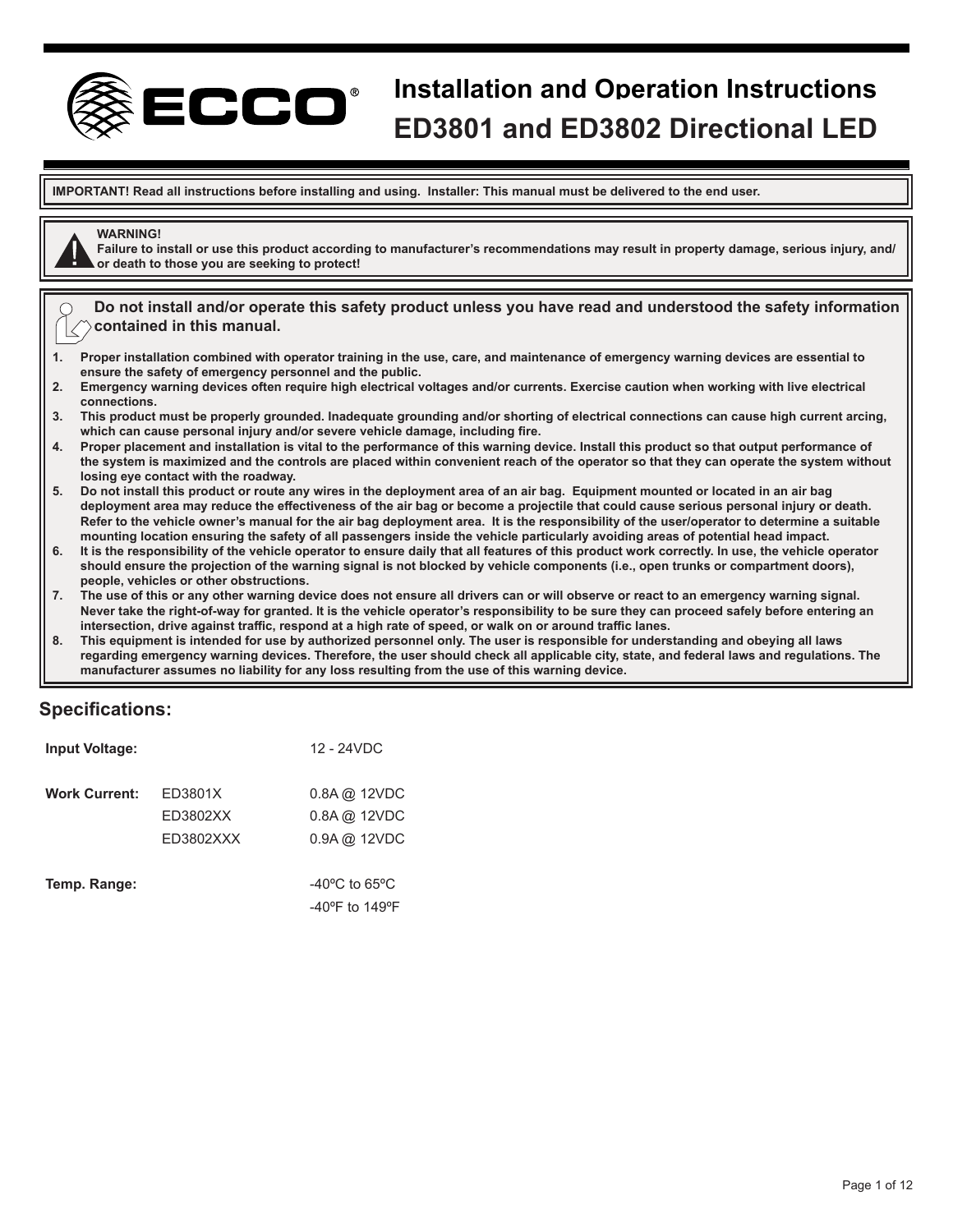**IMPORTANT! This unit is a safety device and it must be connected to its own separate, fused power point to assure its continued operation should any other electrical accessory fail.**



**When drilling into any vehicle surface, make sure that the area is free from any electrical wires, fuel lines, vehicle upholstery, etc. that could be damaged.**

**Note: It is recommended to isolate wires/blunt wires that were cut or not used.**



**Figure 1**

# **Wiring Instructions:**

## **ED3801X**

RED Wire: Positive (need to add 2A fuse) BLACK Wire: Negative BLUE Wire: Pattern Select to Negative YELLOW Wire: Synchronized Function (Up to 8 units can be Synchronized)

## **ED3802XX**

| <b>RED Wire:</b>                    | Positive, Colors 1 & 3 (need to add<br>2A fuse) |
|-------------------------------------|-------------------------------------------------|
| <b>WHITE Wire:</b>                  | Positive, Colors 2 & 4 (need to add<br>2A fuse) |
| <b>BLACK Wire:</b>                  | <b>Negative</b>                                 |
| <b>BLUE Wire:</b>                   | <b>Pattern Select to Negative</b>               |
| YELLOW Wire:                        | <b>Synchronized Function</b>                    |
| (Up to 8 units can be Synchronized) |                                                 |

### **ED3802XXX**

| <b>RED Wire:</b>                    | Positive, Group 1 (need to add 2A<br>fuse)  |
|-------------------------------------|---------------------------------------------|
| WHITE Wire:                         | Positive, Group 2 (need to add 2A<br>fuse)  |
| <b>RED &amp; WHITE Wire:</b>        | Positive, Group 3 (need to add 2A)<br>fuse) |
| <b>BLACK Wire:</b>                  | <b>Negative</b>                             |
| <b>BLUE Wire:</b>                   | Pattern Select to Negative                  |
| <b>YELLOW Wire:</b>                 | <b>Synchronized Function</b>                |
| <b>GREEN Wire:</b>                  | Mode Select                                 |
| (Up to 8 units can be Synchronized) |                                             |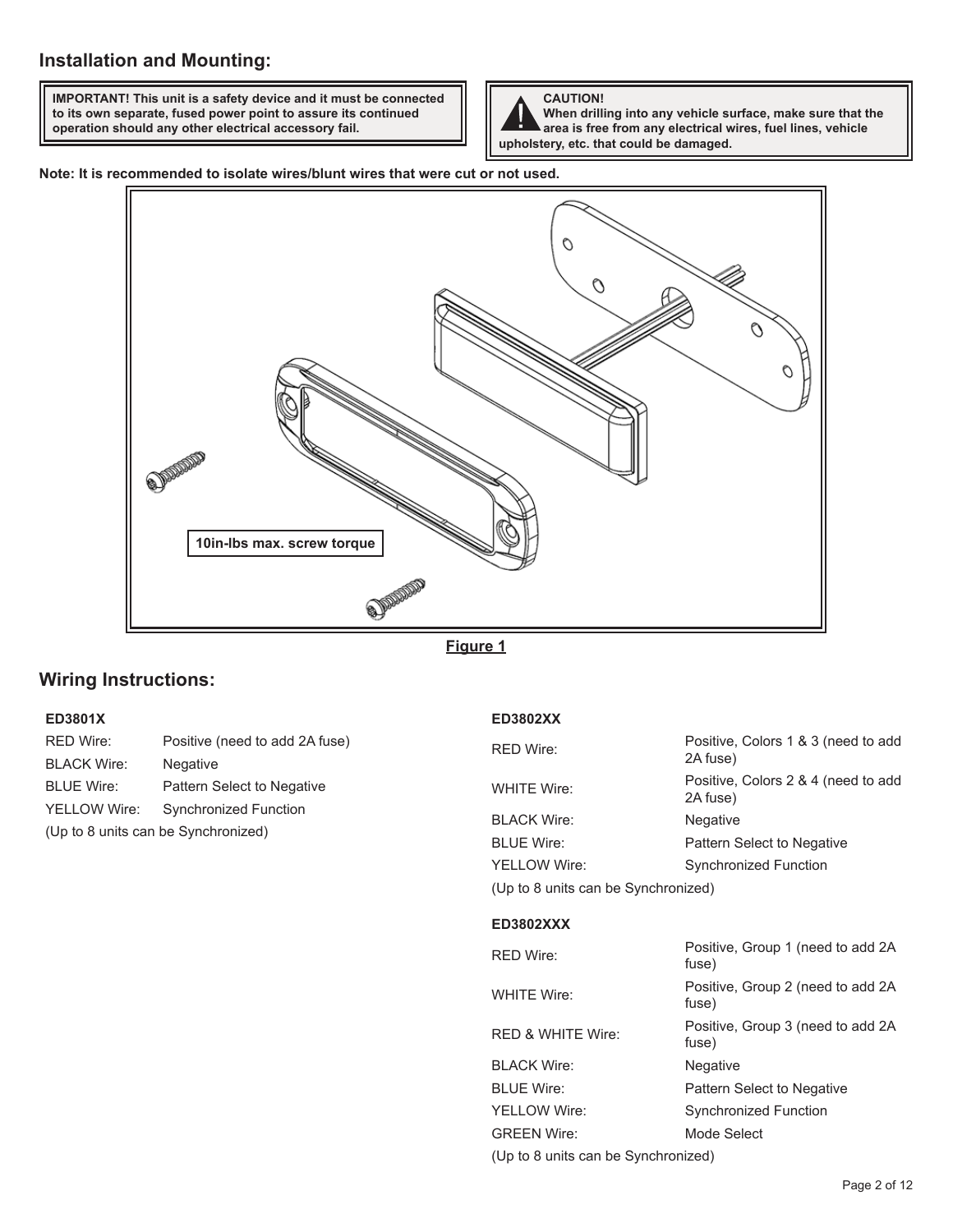# **Flash Patterns:**

# **Phase Operation:**

Phase 1 (Ph1) flashes simultaneously with Ph1 Phase 2 (Ph2) flashes simultaneously with Ph2 Ph1 alternates with Ph2 (Up to 8 units can be Synchronized)

# **Apply BLUE TO BLACK wire:**

-Less than 1 sec. for next pattern -Between 1-3 sec for previous pattern -Between 3-5 sec. for factory default pattern -More than 5 sec. for pattern 12 (ED3802XX, ED3802XXX) and pattern 13 (ED3801X)

# **ED3801X Flash Pattern Chart**

|                |                |                                   |                           |            | <b>SAE J595</b> |             |              |            | CAT <sub>13</sub> |             |            | ECE R65      |             |
|----------------|----------------|-----------------------------------|---------------------------|------------|-----------------|-------------|--------------|------------|-------------------|-------------|------------|--------------|-------------|
| <b>PATTERN</b> | <b>MODE</b>    | <b>PATTERNS</b>                   | LAMP<br><b>SYCHRONIZE</b> | <b>RED</b> | <b>AMBER</b>    | <b>BLUE</b> | <b>WHITE</b> | <b>RED</b> | <b>AMBER</b>      | <b>BLUE</b> | <b>RED</b> | <b>AMBER</b> | <b>BLUE</b> |
|                | $\mathbf{1}$   | Single Flash 75FPM sim. Phase1    | yes                       | Class 1    | Class 1         | Class 1     | Class 1      | Class B    | Class B           | Class B     | N/C        | N/C          | N/C         |
| -1             | 2              | Single Flash 75FPM sim. Phase2    | yes                       | Class 1    | Class 1         | Class 1     | Class 1      | Class B    | Class B           | Class B     | N/C        | N/C          | N/C         |
|                | 3              | Single Flash 75FPM Alt.           | yes                       | N/C        | N/C             | N/C         | N/C          | N/C        | N/C               | N/C         | N/C        | N/C          | N/C         |
|                | $\overline{4}$ | Single Flash 120FPM sim. Phase1   | yes                       | Class 1    | Class 1         | Class 1     | Class 1      | N/C        | N/C               | N/C         | N/C        | N/C          | N/C         |
| $\overline{2}$ | 5              | Single Flash 120 FPM sim. Phase2  | yes                       | Class 1    | Class 1         | Class 1     | Class 1      | N/C        | N/C               | N/C         | N/C        | N/C          | N/C         |
|                | 6              | Single Flash 120FPM Alt.          | yes                       | N/C        | N/C             | N/C         | N/C          | N/C        | N/C               | N/C         | N/C        | N/C          | N/C         |
|                | $\overline{7}$ | Double Flash 75FPM sim. Phase1    | yes                       | Class 1    | Class 1         | Class 1     | Class 1      | Class B    | Class B           | Class B     | N/C        | N/C          | N/C         |
| 3              | 8              | Double Flash 75FPM sim. phase2    | yes                       | Class 1    | Class 1         | Class 1     | Class 1      | Class B    | Class B           | Class B     | N/C        | N/C          | N/C         |
|                | 9              | Double Flash 75FPM Alt.           | yes                       | N/C        | N/C             | N/C         | N/C          | N/C        | N/C               | N/C         | N/C        | N/C          | N/C         |
|                | 10             | Double Flash 120FPM sim. Phase1   | yes                       | Class 1    | Class 1         | Class 1     | Class 1      | N/C        | N/C               | N/C         | Class 1    | Class 1      | Class 1     |
| $\overline{4}$ | 11             | Double Flash 120FPM sim. phase2   | yes                       | Class 1    | Class 1         | Class 1     | Class 1      | N/C        | N/C               | N/C         | Class 1    | Class 1      | Class 1     |
|                | 12             | Double Flash 120FPM Alt.          | yes                       | N/C        | N/C             | N/C         | N/C          | N/C        | N/C               | N/C         | N/C        | N/C          | N/C         |
|                | 13-Default     | Quad Flash 75FPM sim. Phase1      | yes                       | Class 1    | Class 1         | Class 1     | Class 1      | N/C        | N/C               | N/C         | N/C        | N/C          | N/C         |
| 5              | 14             | Quad Flash 75FPM sim. Phase2      | yes                       | Class 1    | Class 1         | Class 1     | Class 1      | N/C        | N/C               | N/C         | N/C        | N/C          | N/C         |
|                | 15             | Quad Flash 75FPM Alt.             | yes                       | N/C        | N/C             | N/C         | N/C          | N/C        | N/C               | N/C         | N/C        | N/C          | N/C         |
|                | 16             | Quad Flash 150FPM sim. Phase1     | yes                       | Class 1    | Class 1         | Class 1     | Class 2      | N/C        | N/C               | N/C         | N/C        | N/C          | N/C         |
| 6              | 17             | Quad Flash 150FPM sim. Phase2     | yes                       | Class 1    | Class 1         | Class 1     | Class 2      | N/C        | N/C               | N/C         | N/C        | N/C          | N/C         |
|                | 18             | Quad Flash 150FPM Alt             | yes                       | N/C        | N/C             | N/C         | N/C          | N/C        | N/C               | N/C         | N/C        | N/C          | N/C         |
|                | 19             | Triple 75FPM sim. Phase1          | yes                       | Class 1    | Class 1         | Class 1     | Class 1      | N/C        | N/C               | N/C         | N/C        | N/C          | N/C         |
| $\overline{7}$ | 20             | Triple 75FPM sim. Phase2          | yes                       | Class 1    | Class 1         | Class 1     | Class 1      | N/C        | N/C               | N/C         | N/C        | N/C          | N/C         |
|                | 21             | Triple 75FPM Alt.                 | yes                       | N/C        | N/C             | N/C         | N/C          | N/C        | N/C               | N/C         | N/C        | N/C          | N/C         |
|                | 22             | Quint Flash 150FPM sim. Phase1    | yes                       | Class 1    | Class 1         | Class 2     | Class 2      | N/C        | N/C               | N/C         | N/C        | N/C          | N/C         |
| 8              | 23             | Quint Flash 150FPM sim, Phase2    | yes                       | Class 1    | Class 1         | Class 2     | Class 2      | N/C        | N/C               | N/C         | N/C        | N/C          | N/C         |
|                | 24             | Quint Flash 150FPM Alt.           | yes                       | N/C        | N/C             | N/C         | N/C          | N/C        | N/C               | N/C         | N/C        | N/C          | N/C         |
| 9              | 25             | Steady - Single                   | <b>No</b>                 | N/C        | N/C             | N/C         | N/C          | N/C        | N/C               | N/C         | N/C        | N/C          | N/C         |
| 10             | 26             | Steady Burn                       | No                        | N/C        | N/C             | N/C         | N/C          | N/C        | N/C               | N/C         | N/C        | N/C          | N/C         |
| 11             | 27             | Modulation                        | No                        | N/C        | N/C             | N/C         | N/C          | N/C        | N/C               | N/C         | N/C        | N/C          | N/C         |
| 12             | 28             | 2 Double Flash, 2 Triple Alt.     | <b>No</b>                 | N/C        | N/C             | N/C         | N/C          | N/C        | N/C               | N/C         | N/C        | N/C          | N/C         |
| 13             | 29             | 4 Single Flash ,2 Quad Flash Alt. | No                        | N/C        | N/C             | N/C         | N/C          | N/C        | N/C               | N/C         | N/C        | N/C          | N/C         |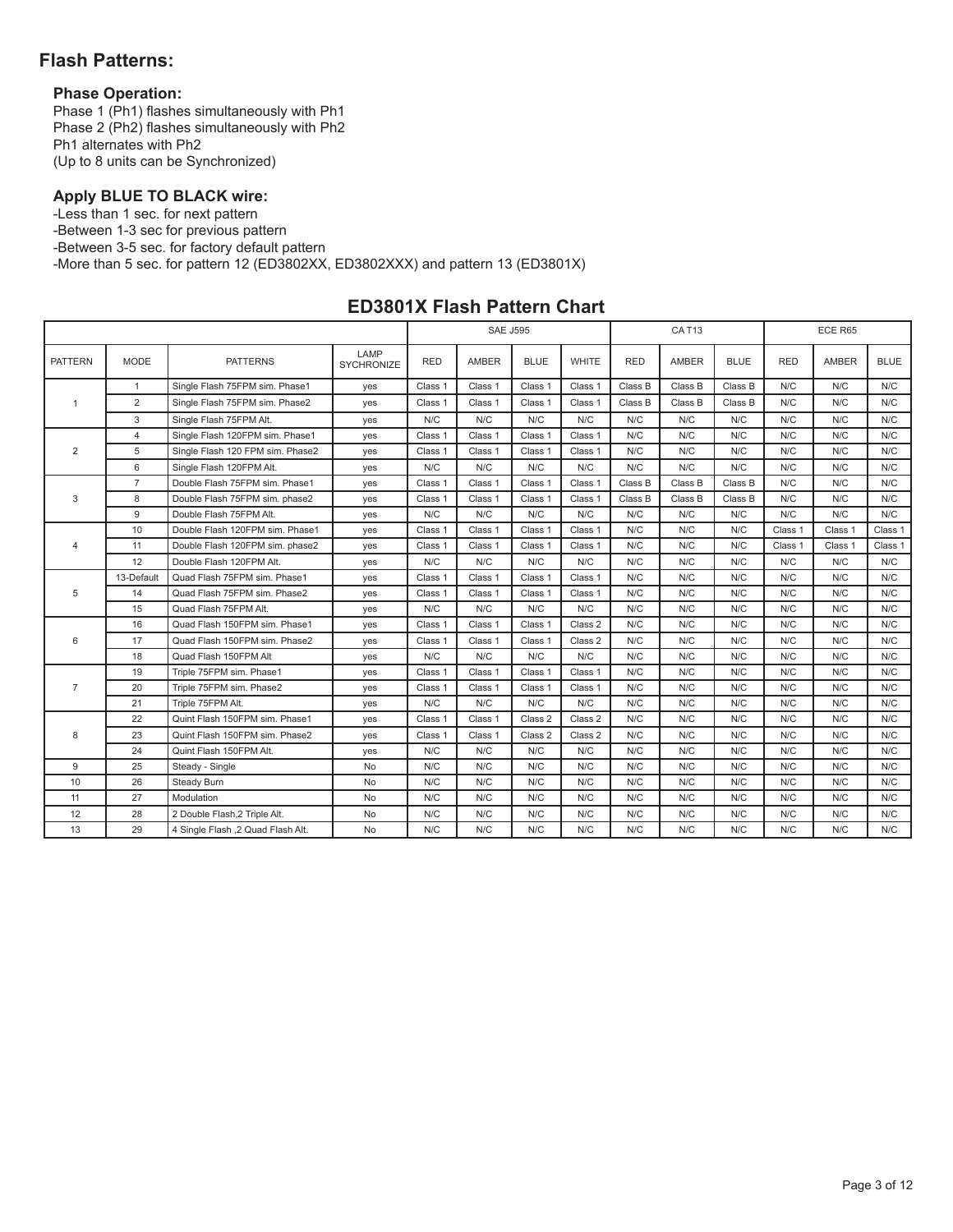# **ED3802XX Flash Pattern Chart**

|                |                                      |                                               | ED Color 1 & Color                             |                                                                                                             |              |            | <b>SAE J595</b> |             |              |                         | <b>CAT 13</b> |             |            | ECE R65 |             |
|----------------|--------------------------------------|-----------------------------------------------|------------------------------------------------|-------------------------------------------------------------------------------------------------------------|--------------|------------|-----------------|-------------|--------------|-------------------------|---------------|-------------|------------|---------|-------------|
| Pattern        | LED Color<br>1 & Color 3<br>Red Wire | <b>LED Color</b><br>2 & Color 4<br>White Wire | 3 LED Color 2 &<br>Color 4 Red & White<br>Wire | <b>FLASH PATTERN</b>                                                                                        | <b>SYNCH</b> | <b>RED</b> | AMBER           | <b>BLUE</b> | <b>WHITE</b> | <b>RED</b>              | AMBER         | <b>BLUE</b> | <b>RED</b> | AMBER   | <b>BLUE</b> |
|                | 1-Default                            |                                               | $\mathbf{1}$                                   | SAE/T13 Single 75FPM Ph1 Color 1 Synchro-<br><b>nous Color 3</b>                                            | yes          | Class 1    | Class 1         | Class 1     | Class 1      | ClassB                  | ClassB        | ClassB      | N/C        | N/C     | N/C         |
|                | 2                                    |                                               | $\overline{\mathbf{c}}$                        | SAE/T13 Single 75FPM Ph2 Color 1 Synchro-<br><b>nous Color 3</b>                                            | yes          | Class 1    | Class 1         | Class 1     | Class 1      | Class B                 | Class B       | Class B     | N/C        | N/C     | N/C         |
|                |                                      |                                               | 3                                              | SAE/T13 Single 75FPM Ph1 Color 1 Alternately<br>Color 4                                                     | yes          | N/C        | N/C             | N/C         | N/C          | N/C                     | N/C           | N/C         | N/C        | N/C     | N/C         |
|                |                                      |                                               | 4                                              | SAE/T13 Single 75FPM Ph2 Color 1 Alternately<br>Color 4                                                     | yes          | N/C        | N/C             | N/C         | N/C          | N/C                     | N/C           | N/C         | N/C        | N/C     | N/C         |
| 1              |                                      | 1-Default                                     | 5                                              | SAE/T13 Single 75FPM Ph1 Color 2 Synchro-<br><b>nous Color 4</b>                                            | yes          | Class 1    | Class 1         | Class 1     | Class 1      | Class B                 | Class B       | Class B     | N/C        | N/C     | N/C         |
|                |                                      | $\overline{2}$                                | 6                                              | SAE/T13 Single 75FPM Ph2 Color 2 Synchro-<br><b>nous Color 4</b>                                            | yes          | Class 1    | Class 1         | Class 1     | Class 1      | Class B                 | Class B       | Class B     | N/C        | N/C     | N/C         |
|                | 3                                    | 3                                             | 7                                              | SAE/T13 Single 75FPM (Color 1 Synchronous<br>Color 3) Alternately (Color 2 Synchronous Color<br>4)(Phase 1) | yes          | N/C        | N/C             | N/C         | N/C          | N/C                     | N/C           | N/C         | N/C        | N/C     | N/C         |
|                | 4                                    | $\overline{4}$                                | 8                                              | SAE/T13 Single 75FPM (Color 1 Synchronous<br>Color 3) Alternately(Color 2 Synchronous Color<br>4) (Phase 2) | yes          | N/C        | N/C             | N/C         | N/C          | N/C                     | N/C           | N/C         | N/C        | N/C     | N/C         |
|                | 5                                    | 5                                             | 9                                              | SAE/T13 Single 75FPM (Color 1 Alternately<br>Color 2) Alternately (Color 3 Alternately Color 4)             | yes          | N/C        | N/C             | N/C         | N/C          | N/C                     | N/C           | N/C         | N/C        | N/C     | N/C         |
|                | 6                                    |                                               | 10                                             | Single 375FPM Ph1 Color 1 Synchronous<br>Color 3                                                            | yes          | N/C        | N/C             | N/C         | N/C          | N/C                     | N/C           | N/C         | N/C        | N/C     | N/C         |
|                | $\overline{7}$                       |                                               | 11                                             | Single 375FPM Ph2 Color 1 Synchronous<br>Color 3                                                            | yes          | N/C        | N/C             | N/C         | N/C          | N/C                     | N/C           | N/C         | N/C        | N/C     | N/C         |
|                |                                      |                                               | 12                                             | Single 375FPM Ph1 Color 1 Alternately Color 4                                                               | yes          | N/C        | N/C             | N/C         | N/C          | N/C                     | N/C           | N/C         | N/C        | N/C     | N/C         |
|                |                                      |                                               | 13                                             | Single 375FPM Ph2 Color 1 Alternately Color 4                                                               | yes          | N/C        | N/C             | N/C         | N/C          | N/C                     | N/C           | N/C         | N/C        | N/C     | N/C         |
|                |                                      | 6                                             | 14                                             | Single 375FPM Ph1 Color 2 Synchronous<br>Color 4                                                            | yes          | N/C        | N/C             | N/C         | N/C          | N/C                     | N/C           | N/C         | N/C        | N/C     | N/C         |
| $\overline{2}$ |                                      | $\overline{7}$                                | 15                                             | Single 375FPM Ph2 Color 2 Synchronous<br>Color 4                                                            | yes          | N/C        | N/C             | N/C         | N/C          | N/C                     | N/C           | N/C         | N/C        | N/C     | N/C         |
|                | 8                                    | 8                                             | 16                                             | Single 375FPM (Color 1 Synchronous Color<br>3) Alternately(Color 2 Synchronous Color 4)<br>(Phase 1)        | yes          | N/C        | N/C             | N/C         | N/C          | N/C                     | N/C           | N/C         | N/C        | N/C     | N/C         |
|                | 9                                    | 9                                             | 17                                             | Single 375FPM (Color 1 Synchronous Color<br>3) Alternately(Color 2 Synchronous Color 4)<br>(Phase 2)        | yes          | N/C        | N/C             | N/C         | N/C          | N/C                     | N/C           | N/C         | N/C        | N/C     | N/C         |
|                | 10                                   | 10                                            | 18                                             | Single 375FPM (Color 1 Alternately Color 2)<br>Alternately (Color 3 Alternately Color 4)                    | yes          | N/C        | N/C             | N/C         | N/C          | N/C                     | N/C           | N/C         | N/C        | N/C     | N/C         |
|                | 11                                   |                                               | 19                                             | SAE/T13 Double 75FPM Ph1 Color 1 Synchro-<br>nous (Color 3)                                                 | yes          | Class 1    | Class 1         | Class 1     | Class 1      | Class B                 | Class B       | Class B     | N/C        | N/C     | N/C         |
|                | 12                                   |                                               | 20                                             | SAE/T13 Double 75FPM Ph2 Color 1 Synchro-<br>nous (Color 3)                                                 | yes          | Class 1    | Class 1         |             |              | Class 1 Class 1 Class B | Class B       | Class B     | N/C        | N/C     | N/C         |
|                |                                      |                                               | 21                                             | SAE/T13 Double 75FPM Ph1 Color 1 Alternately<br>Color 4                                                     | yes          | N/C        | N/C             | N/C         | N/C          | N/C                     | N/C           | N/C         | N/C        | N/C     | N/C         |
|                |                                      |                                               | 22                                             | SAE/T13 Double 75FPM Ph2 Color 1 Alternately<br>Color 4                                                     | yes          | N/C        | N/C             | N/C         | N/C          | N/C                     | N/C           | N/C         | N/C        | N/C     | N/C         |
| 3              |                                      | 11                                            | 23                                             | SAE/T13 Double 75FPM Ph1 Color 2 Synchro-<br>nous Color 4                                                   | yes          | Class 1    | Class 1         | Class 1     | Class 1      | Class B                 | Class B       | Class B     | N/C        | N/C     | N/C         |
|                |                                      | 12                                            | 24                                             | SAE/T13 Double 75FPM Ph2 Color 2 Synchro-<br><b>nous Color 4</b>                                            | yes          | Class 1    | Class 1         | Class 1     | Class 1      | Class B                 | Class B       | Class B     | N/C        | N/C     | N/C         |
|                | 13                                   | 13                                            | 25                                             | SAE/T13 Double 75FPM (Color 1 Synchronous<br>Color 3) Alternately<br>Color 2 Synchronous Color 4) (Phase 1) | yes          | N/C        | N/C             | N/C         | N/C          | N/C                     | N/C           | N/C         | N/C        | N/C     | N/C         |
|                | 14                                   | 14                                            | 26                                             | SAE/T13 Double 75FPM (Color 1 Synchronous<br>Color 3) Alternately<br>Color 2 Synchronous Color 4) (Phase 2) | yes          | N/C        | N/C             | N/C         | N/C          | N/C                     | N/C           | N/C         | N/C        | N/C     | N/C         |
|                | 15                                   | 15                                            | 27                                             | SAE/T13 Double 75FPM (Color 1 Alternately<br>Color 2) Alternately (Color 3 Alternately Color 4)             | yes          | N/C        | N/C             | N/C         | N/C          | N/C                     | N/C           | N/C         | N/C        | N/C     | N/C         |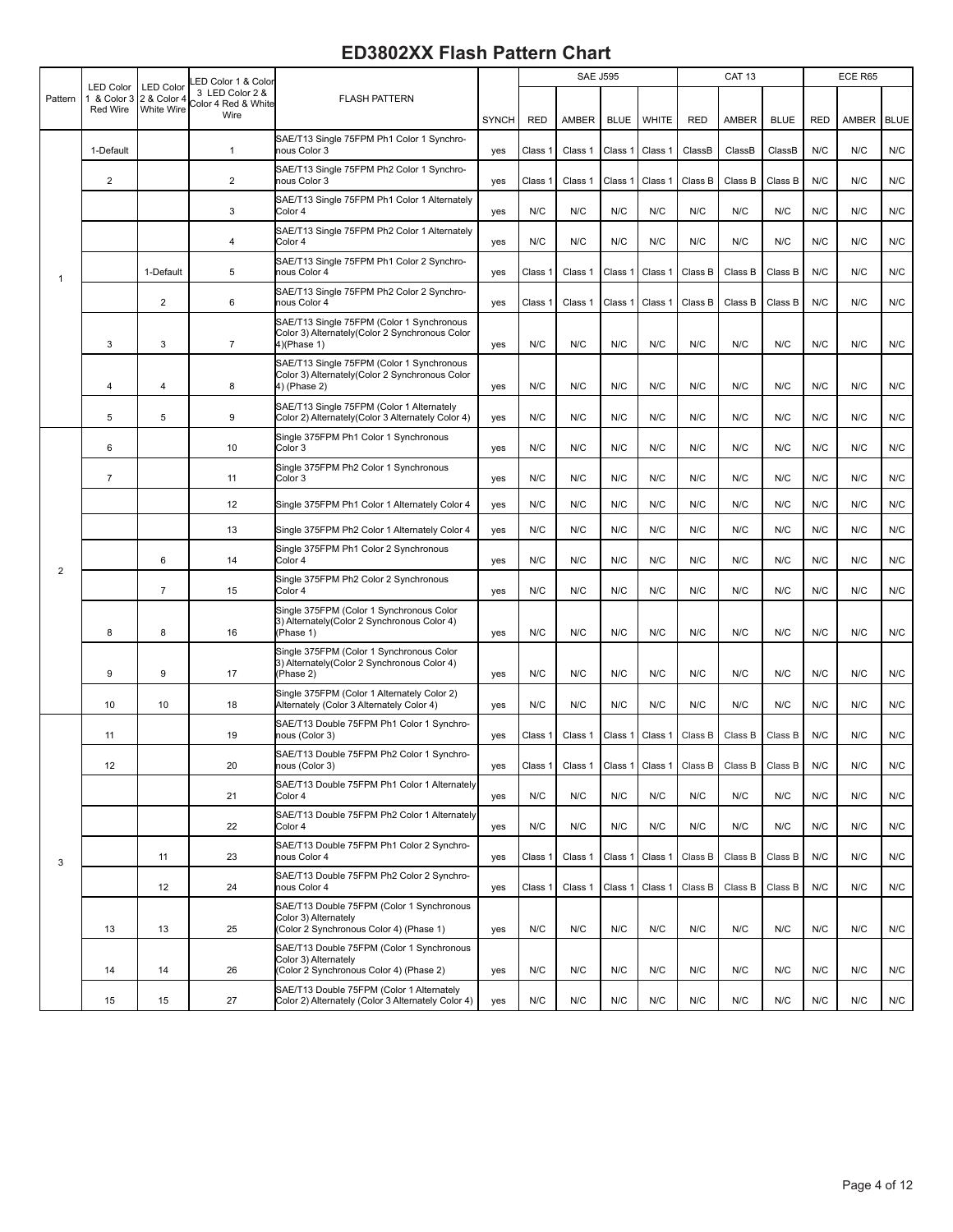|         |                                 |                                 | ED Color 1 & Color                     |                                                                                                                     |              |         | <b>SAE J595</b> |             |                   |            | <b>CAT 13</b> |             |            | ECE R65 |                         |
|---------|---------------------------------|---------------------------------|----------------------------------------|---------------------------------------------------------------------------------------------------------------------|--------------|---------|-----------------|-------------|-------------------|------------|---------------|-------------|------------|---------|-------------------------|
| Pattern | <b>LED Color</b><br>1 & Color 3 | <b>LED Color</b><br>2 & Color 4 | 3 LED Color 2 &<br>Color 4 Red & White | <b>FLASH PATTERN</b>                                                                                                |              |         |                 |             |                   |            |               |             |            |         |                         |
|         | Red Wire                        | White Wire                      | Wire                                   |                                                                                                                     | <b>SYNCH</b> | RED     | AMBER           | <b>BLUE</b> | <b>WHITE</b>      | <b>RED</b> | <b>AMBER</b>  | <b>BLUE</b> | <b>RED</b> | AMBER   | <b>BLUE</b>             |
|         | 16                              |                                 | 28                                     | ECER65/SAE Double 120FPM Ph1 Color 1<br>Synchronous Color 3                                                         | yes          | Class 1 | Class 1         | Class 1     | Class 1           | N/C        | N/C           | N/C         | Class 1    | Class 1 | Class<br>$\overline{1}$ |
|         | 17                              |                                 | 29                                     | ECER65/SAE Double 120FPM Ph2 Color 1<br>Synchronous Color 3                                                         | yes          | Class 1 | Class 1         | Class 1     | Class 1           | N/C        | N/C           | N/C         | Class 1    | Class 1 | Class<br>$\mathbf{1}$   |
|         |                                 |                                 | 30                                     | ECER65/SAE Double 120FPM Ph1 Color 1<br>Alternately Color 4                                                         | yes          | N/C     | N/C             | N/C         | N/C               | N/C        | N/C           | N/C         | N/C        | N/C     | N/C                     |
|         |                                 |                                 | 31                                     | ECER65/SAE Double 120FPM Ph2 Color 1<br>Alternately Color 4                                                         | yes          | N/C     | N/C             | N/C         | N/C               | N/C        | N/C           | N/C         | N/C        | N/C     | N/C                     |
|         |                                 | 16                              | 32                                     | ECER65/SAE Double 120FPM Ph1 Color 2<br>Synchronous Color 4                                                         | yes          | Class 1 | Class 1         | Class 1     | Class 1           | N/C        | N/C           | N/C         | Class 1    | Class 1 | Class<br>$\overline{1}$ |
| 4       |                                 | 17                              | 33                                     | ECER65/SAE Double 120FPM Ph2 Color 2<br>Synchronous Color 4                                                         | yes          | Class 1 | Class 1         | Class 1     | Class 1           | N/C        | N/C           | N/C         | Class 1    | Class 1 | Class<br>$\mathbf{1}$   |
|         | 18                              | 18                              | 34                                     | ECER65/SAE Double 120FPM (Color 1 Syn-<br>chronous Color 3) Alternately (Color 2 Synchro-<br>nous Color 4)(Phase 1) | yes          | N/C     | N/C             | N/C         | N/C               | N/C        | N/C           | N/C         | N/C        | N/C     | N/C                     |
|         | 19                              | 19                              | 35                                     | ECER65/SAE Double 120FPM (Color 1 Syn-<br>chronous Color 3) Alternately (Color 2 Synchro-<br>nous Color 4)(Phase 2) | yes          | N/C     | N/C             | N/C         | N/C               | N/C        | N/C           | N/C         | N/C        | N/C     | N/C                     |
|         | 20                              | 20                              | 36                                     | ECER65/SAE Double 120FPM (Color 1 Alter-<br>nately Color 2) Alternately (Color 3 Alternately<br>Color 4)            | yes          | N/C     | N/C             | N/C         | N/C               | N/C        | N/C           | N/C         | N/C        | N/C     | N/C                     |
|         | 21                              |                                 | 37                                     | SAE/T13 Triple 75FPM Ph1 Color 1 Synchro-<br>nous Color 3                                                           | yes          | Class 1 | Class 1         | Class 1     | Class 1           | N/C        | N/C           | N/C         | N/C        | N/C     | N/C                     |
|         | 22                              |                                 | 38                                     | SAE/T13 Triple 75FPM Ph2 Color 1 Synchro-<br>nous Color 3                                                           | yes          | Class 1 | Class 1         | Class 1     | Class 1           | N/C        | N/C           | N/C         | N/C        | N/C     | N/C                     |
|         |                                 |                                 | 39                                     | SAE/T13 Triple 75FPM Ph1 Color 1 Alternately<br>Color 4                                                             | yes          | N/C     | N/C             | N/C         | N/C               | N/C        | N/C           | N/C         | N/C        | N/C     | N/C                     |
|         |                                 |                                 | 40                                     | SAE/T13 Triple 75FPM Ph2 Color 1 Alternately<br>Color 4                                                             | yes          | N/C     | N/C             | N/C         | N/C               | N/C        | N/C           | N/C         | N/C        | N/C     | N/C                     |
| 5       |                                 | 21                              | 41                                     | SAE/T13 Triple 75FPM Ph1 Color 2 Synchro-<br>nous Color 4                                                           | yes          | Class 1 | Class 1         | Class 1     | Class 1           | N/C        | N/C           | N/C         | N/C        | N/C     | N/C                     |
|         |                                 | 22                              | 42                                     | SAE/T13 Triple 75FPM Ph2 Color 2 Synchro-<br>nous Color 4                                                           | yes          | Class 1 | Class 1         | Class 1     | Class 1           | N/C        | N/C           | N/C         | N/C        | N/C     | N/C                     |
|         | 23                              | 23                              | 43                                     | SAE/T13 Triple 75FPM (Color 1 Synchronous<br>Color 3) Alternately(Color 2 Synchronous Color<br>4)(Phase 1)          | yes          | N/C     | N/C             | N/C         | N/C               | N/C        | N/C           | N/C         | N/C        | N/C     | N/C                     |
|         | 24                              | 24                              | 44                                     | SAE/T13 Triple 75FPM (Color 1 Synchronous<br>Color 3) Alternately (Color 2 Synchronous Color<br>4)(Phase 2)         | yes          | N/C     | N/C             | N/C         | N/C               | N/C        | N/C           | N/C         | N/C        | N/C     | N/C                     |
|         | 25                              | 25                              | 45                                     | SAE/T13 Triple 75FPM (Color 1 Alternately<br>Color 2) Alternately (Color 3 Alternately Color 4)                     | yes          | N/C     | N/C             | N/C         | N/C               | N/C        | N/C           | N/C         | N/C        | N/C     | N/C                     |
|         | 26                              |                                 | 46                                     | SAE/T13 Quad 75FPM Ph1 Color 1 Synchro-<br>nous Color 3                                                             | yes          | Class 1 | Class 1         |             | Class 1   Class 1 | N/C        | N/C           | N/C         | N/C        | N/C     | N/C                     |
|         | 27                              |                                 | 47                                     | SAE/T13 Quad 75FPM Ph2 Color 1 Synchro-<br>nous Color 3                                                             | yes          | Class 1 | Class 1         | Class 1     | Class 1           | N/C        | N/C           | N/C         | N/C        | N/C     | N/C                     |
|         |                                 |                                 | 48                                     | SAE/T13 Quad 75FPM Ph1 Color 1 Alternately<br>Color 4                                                               | yes          | N/C     | N/C             | N/C         | N/C               | N/C        | N/C           | N/C         | N/C        | N/C     | N/C                     |
|         |                                 |                                 | 49                                     | SAE/T13 Quad 75FPM Ph2 Color 1 Alternately<br>Color 4                                                               | yes          | N/C     | N/C             | N/C         | N/C               | N/C        | N/C           | N/C         | N/C        | N/C     | N/C                     |
| 6       |                                 | 26                              | 50                                     | SAE/T13 Quad 75FPM Ph1 Color 2 Synchro-<br>nous Color 4                                                             | yes          | Class 1 | Class 1         | Class 1     | Class 1           | N/C        | N/C           | N/C         | N/C        | N/C     | N/C                     |
|         |                                 | 27                              | 51                                     | SAE/T13 Quad 75FPM Ph2 Color 2 Synchro-<br>nous Color 4                                                             | yes          | Class 1 | Class 1         | Class 1     | Class 1           | N/C        | N/C           | N/C         | N/C        | N/C     | N/C                     |
|         | 28                              | 28                              | 52-Default                             | SAE/T13 Quad 75FPM (Color 1 Synchronous<br>Color 3) Alternately (Color 2 Synchronous Color<br>4)(Phase 1)           | yes          | N/C     | N/C             | N/C         | N/C               | N/C        | N/C           | N/C         | N/C        | N/C     | N/C                     |
|         | 29                              | 29                              | 53                                     | SAE/T13 Quad 75FPM (Color 1 Synchronous<br>Color 3) Alternately (Color 2 Synchronous Color<br>4)(Phase 2)           | yes          | N/C     | N/C             | N/C         | N/C               | N/C        | N/C           | N/C         | N/C        | N/C     | N/C                     |
|         | 30                              | 30                              | 54                                     | SAE/T13 Quad 75FPM (Color 1 Alternately<br>Color 2) Alternately (Color 3 Alternately Color 4)                       | yes          | N/C     | N/C             | N/C         | N/C               | N/C        | N/C           | N/C         | N/C        | N/C     | N/C                     |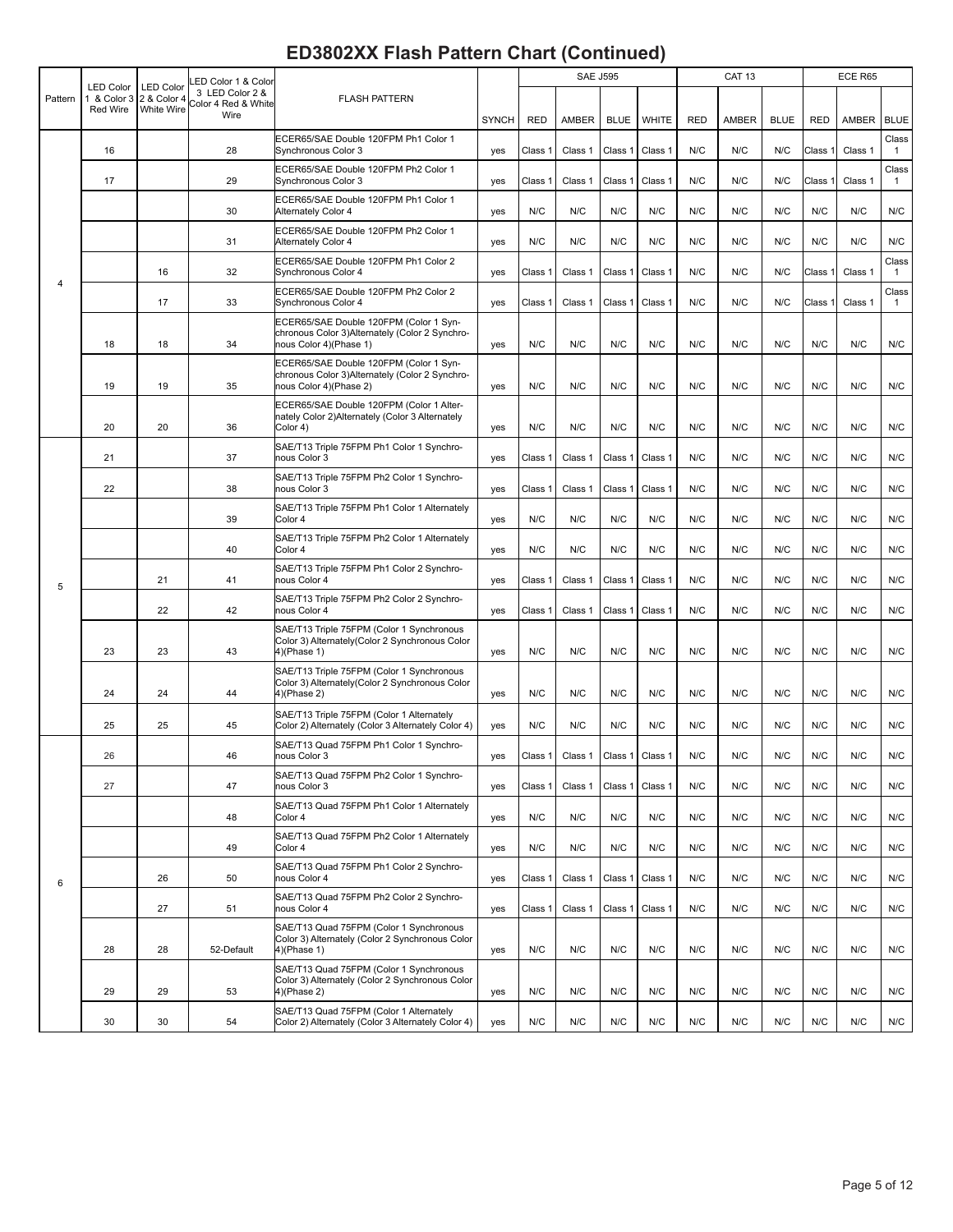|                | <b>LED Color</b>                    | <b>LED Color</b> | ED Color 1 & Color                     |                                                                                                                                                                                                                                                                                                                                                                                                                                                                                                                                                                                                                                                                                                                                                                                                                                                                                                                                                                                                                                                                                                                                                                                                                                                                                                                                                                                                                                                                                                                                                                                                       |              |            |              |             |              |            | CAT <sub>13</sub> |             |            | ECE R65    |     |
|----------------|-------------------------------------|------------------|----------------------------------------|-------------------------------------------------------------------------------------------------------------------------------------------------------------------------------------------------------------------------------------------------------------------------------------------------------------------------------------------------------------------------------------------------------------------------------------------------------------------------------------------------------------------------------------------------------------------------------------------------------------------------------------------------------------------------------------------------------------------------------------------------------------------------------------------------------------------------------------------------------------------------------------------------------------------------------------------------------------------------------------------------------------------------------------------------------------------------------------------------------------------------------------------------------------------------------------------------------------------------------------------------------------------------------------------------------------------------------------------------------------------------------------------------------------------------------------------------------------------------------------------------------------------------------------------------------------------------------------------------------|--------------|------------|--------------|-------------|--------------|------------|-------------------|-------------|------------|------------|-----|
| Pattern        | 1 & Color 3 2 & Color 4<br>Red Wire | White Wire       | 3 LED Color 2 &<br>Color 4 Red & White | <b>FLASH PATTERN</b>                                                                                                                                                                                                                                                                                                                                                                                                                                                                                                                                                                                                                                                                                                                                                                                                                                                                                                                                                                                                                                                                                                                                                                                                                                                                                                                                                                                                                                                                                                                                                                                  |              |            |              |             |              |            |                   |             |            |            |     |
|                |                                     |                  | Wire                                   |                                                                                                                                                                                                                                                                                                                                                                                                                                                                                                                                                                                                                                                                                                                                                                                                                                                                                                                                                                                                                                                                                                                                                                                                                                                                                                                                                                                                                                                                                                                                                                                                       | <b>SYNCH</b> | <b>RED</b> | <b>AMBER</b> | <b>BLUE</b> | <b>WHITE</b> | <b>RED</b> | AMBER             | <b>BLUE</b> | <b>RED</b> | AMBER BLUE |     |
|                | 31                                  |                  | 55                                     | ECER65/SAE Quad 120FPM Ph1 Color 1<br>Synchronous Color 3                                                                                                                                                                                                                                                                                                                                                                                                                                                                                                                                                                                                                                                                                                                                                                                                                                                                                                                                                                                                                                                                                                                                                                                                                                                                                                                                                                                                                                                                                                                                             | yes          | Class 1    | Class 1      | Class 1     | Class 1      | N/C        | N/C               | N/C         | N/C        | N/C        | N/C |
|                | 32                                  |                  | 56                                     | ECER65/SAE Quad 120FPM Ph2 Color 1<br>Synchronous Color 3                                                                                                                                                                                                                                                                                                                                                                                                                                                                                                                                                                                                                                                                                                                                                                                                                                                                                                                                                                                                                                                                                                                                                                                                                                                                                                                                                                                                                                                                                                                                             | yes          | Class 1    | Class 1      | Class 1     | Class 1      | N/C        | N/C               | N/C         | N/C        | N/C        | N/C |
|                |                                     |                  | 57                                     | ECER65/SAE Quad 120FPM Ph1 Color 1<br>Alternately Color 4                                                                                                                                                                                                                                                                                                                                                                                                                                                                                                                                                                                                                                                                                                                                                                                                                                                                                                                                                                                                                                                                                                                                                                                                                                                                                                                                                                                                                                                                                                                                             | yes          | N/C        | N/C          | N/C         | N/C          | N/C        | N/C               | N/C         | N/C        | N/C        | N/C |
|                |                                     |                  | 58                                     | ECER65/SAE Quad 120FPM Ph2 Color 1<br>Alternately Color 4                                                                                                                                                                                                                                                                                                                                                                                                                                                                                                                                                                                                                                                                                                                                                                                                                                                                                                                                                                                                                                                                                                                                                                                                                                                                                                                                                                                                                                                                                                                                             | yes          | N/C        | N/C          | N/C         | N/C          | N/C        | N/C               | N/C         | N/C        | N/C        | N/C |
|                |                                     | 31               | 59                                     | <b>SAE J595</b><br>ECER65/SAE Quad 120FPM Ph1 Color 2<br>Class 1<br>Class 1<br>N/C<br>N/C<br>N/C<br>N/C<br>Synchronous Color 4<br>Class 1<br>Class 1<br>yes<br>ECER65/SAE Quad 120FPM Ph2 Color 2<br>Class 1<br>Class 1<br>Class 1<br>N/C<br>N/C<br>N/C<br>N/C<br>Synchronous Color 4<br>Class 1<br>yes<br>ECER65/SAE Quad 120FPM (Color 1 Synchro-<br>nous Color 3) Alternately (Color 2 Synchronous<br>N/C<br>N/C<br>N/C<br>N/C<br>N/C<br>N/C<br>N/C<br>Color 4)(Phase 1)<br>N/C<br>yes<br>ECER65/SAE Quad 120FPM (Color 1 Synchro-<br>nous Color 3) Alternately (Color 2 Synchronous<br>N/C<br>N/C<br>N/C<br>N/C<br>Color 4)(Phase 2)<br>N/C<br>N/C<br>N/C<br>N/C<br>yes<br>ECER65/SAE Quad 120FPM (Color 1 Alter-<br>nately Color 2) Alternately (Color 3Alternately<br>N/C<br>N/C<br>N/C<br>N/C<br>N/C<br>N/C<br>Color 4)<br>N/C<br>N/C<br>yes<br>Modulation (Color 1 Synchronous Color 3) Alter-<br>N/C<br>N/C<br>N/C<br>N/C<br>nately (Color 2 Synchronous Color 4)<br>N/C<br>N/C<br>N/C<br>N/C<br>no<br>2 Double, 2 Quad (Color 1 Synchronous Color 3)<br>Alternately (Color 2 Synchronous Color 4)<br>N/C<br>N/C<br>N/C<br>N/C<br>N/C<br>N/C<br>N/C<br>N/C<br>no<br>4 Single, 2 Triple (Color 1 Synchronous Color 3)<br>N/C<br>N/C<br>N/C<br>N/C<br>N/C<br>N/C<br>N/C<br>N/C<br>Alternately (Color 2 Synchronous Color 4)<br>no<br>1Doube 1Triple 1Quad (Color 1 Synchronous<br>Color 3) Alternately (Color 2 Synchronous<br>N/C<br>N/C<br>N/C<br>N/C<br>N/C<br>N/C<br>N/C<br>Color 4)<br>N/C<br>no<br>N/C<br>N/C<br>N/C<br>N/C<br>N/C<br>N/C<br>N/C<br>N/C<br>Steady burn-Color 1 & 3<br>no |              |            |              | N/C         | N/C          |            |                   |             |            |            |     |
| $\overline{7}$ |                                     | 32               | 60                                     |                                                                                                                                                                                                                                                                                                                                                                                                                                                                                                                                                                                                                                                                                                                                                                                                                                                                                                                                                                                                                                                                                                                                                                                                                                                                                                                                                                                                                                                                                                                                                                                                       |              |            |              |             |              |            |                   |             |            | N/C        | N/C |
|                | 33                                  | 33               | 61                                     |                                                                                                                                                                                                                                                                                                                                                                                                                                                                                                                                                                                                                                                                                                                                                                                                                                                                                                                                                                                                                                                                                                                                                                                                                                                                                                                                                                                                                                                                                                                                                                                                       |              |            |              |             |              |            |                   |             |            | N/C        | N/C |
|                | 34                                  | 34               | 62                                     |                                                                                                                                                                                                                                                                                                                                                                                                                                                                                                                                                                                                                                                                                                                                                                                                                                                                                                                                                                                                                                                                                                                                                                                                                                                                                                                                                                                                                                                                                                                                                                                                       |              |            |              |             |              |            |                   |             |            | N/C        | N/C |
|                | 35                                  | 35               | 63                                     |                                                                                                                                                                                                                                                                                                                                                                                                                                                                                                                                                                                                                                                                                                                                                                                                                                                                                                                                                                                                                                                                                                                                                                                                                                                                                                                                                                                                                                                                                                                                                                                                       |              |            |              |             |              |            |                   |             |            | N/C        | N/C |
| 8              |                                     |                  | 64                                     |                                                                                                                                                                                                                                                                                                                                                                                                                                                                                                                                                                                                                                                                                                                                                                                                                                                                                                                                                                                                                                                                                                                                                                                                                                                                                                                                                                                                                                                                                                                                                                                                       |              |            |              |             |              |            |                   |             |            | N/C        | N/C |
| 9              |                                     |                  | 65                                     |                                                                                                                                                                                                                                                                                                                                                                                                                                                                                                                                                                                                                                                                                                                                                                                                                                                                                                                                                                                                                                                                                                                                                                                                                                                                                                                                                                                                                                                                                                                                                                                                       |              |            |              |             |              |            |                   |             |            | N/C        | N/C |
| 10             |                                     |                  | 66                                     |                                                                                                                                                                                                                                                                                                                                                                                                                                                                                                                                                                                                                                                                                                                                                                                                                                                                                                                                                                                                                                                                                                                                                                                                                                                                                                                                                                                                                                                                                                                                                                                                       |              |            |              |             |              |            |                   |             |            | N/C        | N/C |
| 11             |                                     |                  | 67                                     |                                                                                                                                                                                                                                                                                                                                                                                                                                                                                                                                                                                                                                                                                                                                                                                                                                                                                                                                                                                                                                                                                                                                                                                                                                                                                                                                                                                                                                                                                                                                                                                                       |              |            |              |             |              |            |                   |             |            | N/C        | N/C |
| 12             | 36                                  |                  | 68                                     |                                                                                                                                                                                                                                                                                                                                                                                                                                                                                                                                                                                                                                                                                                                                                                                                                                                                                                                                                                                                                                                                                                                                                                                                                                                                                                                                                                                                                                                                                                                                                                                                       |              |            |              |             |              |            |                   |             |            | N/C        | N/C |
|                |                                     | 36               | 69                                     | Steady burn-Color 2 & 4                                                                                                                                                                                                                                                                                                                                                                                                                                                                                                                                                                                                                                                                                                                                                                                                                                                                                                                                                                                                                                                                                                                                                                                                                                                                                                                                                                                                                                                                                                                                                                               | no           | N/C        | N/C          | N/C         | N/C          | N/C        | N/C               | N/C         | N/C        | N/C        | N/C |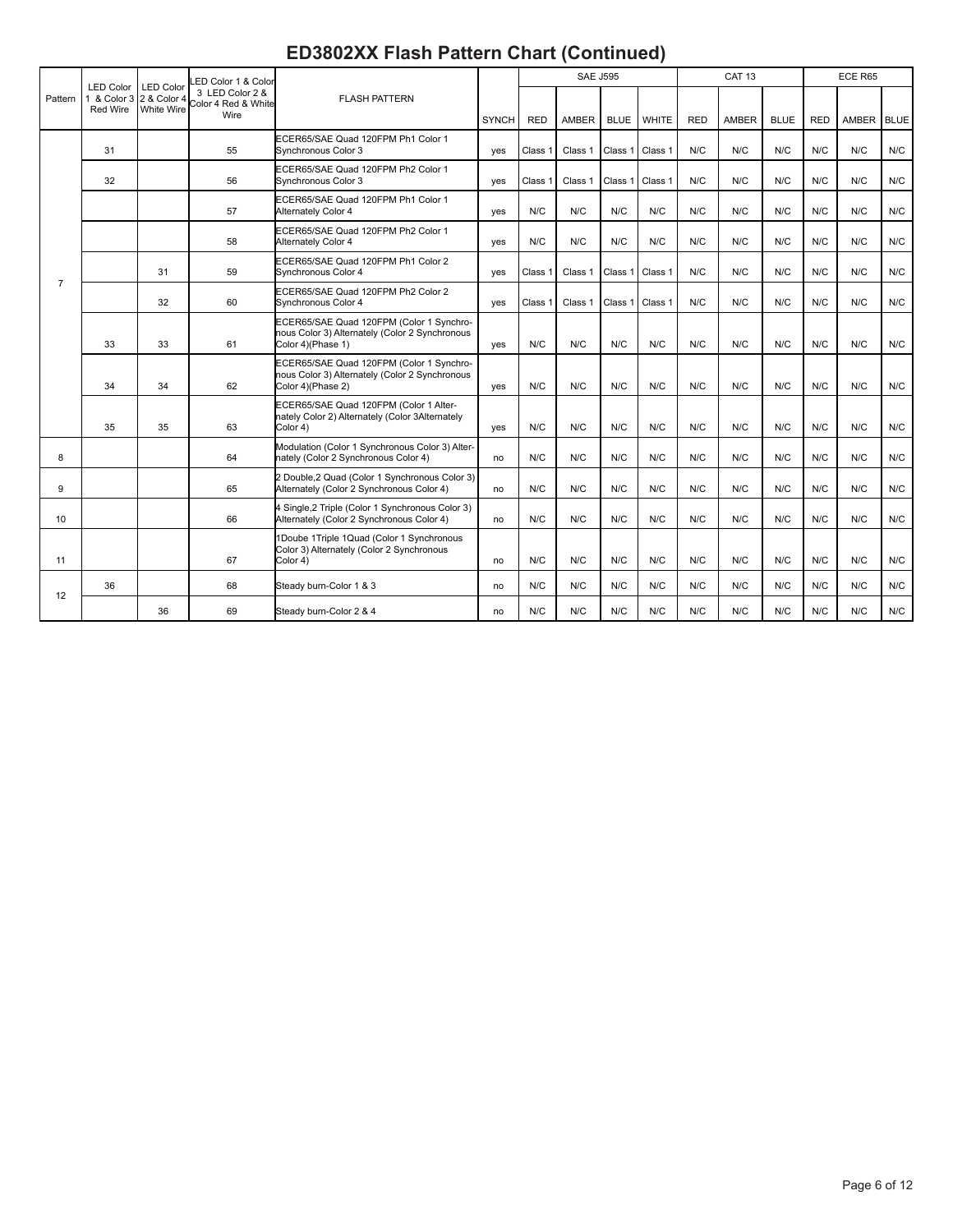# ED3802XXXX Flash Pattern Chart

|                                      |                            | $\frac{1}{\sqrt{2}}\frac{1}{\sqrt{2}}\frac{1}{\sqrt{2}}\frac{1}{\sqrt{2}}\frac{1}{\sqrt{2}}\frac{1}{\sqrt{2}}\frac{1}{\sqrt{2}}\frac{1}{\sqrt{2}}\frac{1}{\sqrt{2}}\frac{1}{\sqrt{2}}\frac{1}{\sqrt{2}}\frac{1}{\sqrt{2}}\frac{1}{\sqrt{2}}\frac{1}{\sqrt{2}}\frac{1}{\sqrt{2}}\frac{1}{\sqrt{2}}\frac{1}{\sqrt{2}}\frac{1}{\sqrt{2}}\frac{1}{\sqrt{2}}\frac{1}{\sqrt{2}}\frac{1}{\sqrt{2}}\frac{1}{\sqrt{2}}$                                                   | 1-Default                | $\sim$                   |                             |                                          |                          |                          |                                      |                                      |                                      |                                              |                                      |                                      |                                                  |                                                  | $\boldsymbol{\omega}$     | $\mathcal{A}% _{T}=\mathcal{A}_{T}\!\left( a,b\right) ,\mathcal{A}_{T}=\mathcal{A}_{T}\!\left( a,b\right) ,$ |                           |                           |                                          |                                                                                                              |                                       |                                       |                                       |                                       |                                       |                                       |                                                   |                                                   | $\mathfrak{S}$               | $^\circ$                  |
|--------------------------------------|----------------------------|------------------------------------------------------------------------------------------------------------------------------------------------------------------------------------------------------------------------------------------------------------------------------------------------------------------------------------------------------------------------------------------------------------------------------------------------------------------|--------------------------|--------------------------|-----------------------------|------------------------------------------|--------------------------|--------------------------|--------------------------------------|--------------------------------------|--------------------------------------|----------------------------------------------|--------------------------------------|--------------------------------------|--------------------------------------------------|--------------------------------------------------|---------------------------|--------------------------------------------------------------------------------------------------------------|---------------------------|---------------------------|------------------------------------------|--------------------------------------------------------------------------------------------------------------|---------------------------------------|---------------------------------------|---------------------------------------|---------------------------------------|---------------------------------------|---------------------------------------|---------------------------------------------------|---------------------------------------------------|------------------------------|---------------------------|
|                                      |                            | $\frac{\log a}{\log a}$                                                                                                                                                                                                                                                                                                                                                                                                                                          |                          |                          | 1-Default                   | $\sim$                                   |                          |                          |                                      |                                      |                                      |                                              |                                      |                                      |                                                  |                                                  |                           |                                                                                                              | $\boldsymbol{\omega}$     | $\Delta$                  |                                          |                                                                                                              |                                       |                                       |                                       |                                       |                                       |                                       |                                                   |                                                   |                              |                           |
|                                      |                            |                                                                                                                                                                                                                                                                                                                                                                                                                                                                  |                          |                          |                             |                                          | 1-Default                | $\rm \sim$               |                                      |                                      |                                      |                                              |                                      |                                      |                                                  |                                                  |                           |                                                                                                              |                           |                           | $\boldsymbol{\omega}$                    | $\mathcal{A}% _{T}=\mathcal{A}_{T}\!\left( a,b\right) ,\mathcal{A}_{T}=\mathcal{A}_{T}\!\left( a,b\right) ,$ |                                       |                                       |                                       |                                       |                                       |                                       |                                                   |                                                   |                              |                           |
|                                      |                            | $\frac{\text{Mode}}{\text{482}}$                                                                                                                                                                                                                                                                                                                                                                                                                                 |                          |                          |                             |                                          |                          |                          | 1-Default                            | $\sim$                               |                                      |                                              |                                      |                                      |                                                  |                                                  |                           |                                                                                                              |                           |                           |                                          |                                                                                                              | $\boldsymbol{\omega}$                 | $\Delta$                              |                                       |                                       |                                       |                                       |                                                   |                                                   |                              |                           |
|                                      |                            | $\frac{\text{Model}}{\text{Total}}$                                                                                                                                                                                                                                                                                                                                                                                                                              |                          |                          |                             |                                          |                          |                          |                                      |                                      | 1-Default                            | $\sim$                                       |                                      |                                      |                                                  |                                                  |                           |                                                                                                              |                           |                           |                                          |                                                                                                              |                                       |                                       | $\boldsymbol{\omega}$                 | $\blacktriangle$                      |                                       |                                       |                                                   |                                                   |                              |                           |
|                                      |                            | $\begin{array}{c} \text{Mode} \\ \text{Colar} \\ \text{2.83} \end{array}$                                                                                                                                                                                                                                                                                                                                                                                        |                          |                          |                             |                                          |                          |                          |                                      |                                      |                                      |                                              | 1-Default                            | $\sim$                               |                                                  |                                                  |                           |                                                                                                              |                           |                           |                                          |                                                                                                              |                                       |                                       |                                       |                                       | $\omega$                              | $\blacktriangle$                      |                                                   |                                                   |                              |                           |
|                                      |                            |                                                                                                                                                                                                                                                                                                                                                                                                                                                                  |                          |                          |                             |                                          |                          |                          |                                      |                                      |                                      |                                              |                                      |                                      |                                                  |                                                  |                           |                                                                                                              |                           |                           |                                          |                                                                                                              |                                       |                                       |                                       |                                       |                                       |                                       |                                                   |                                                   |                              |                           |
|                                      |                            | $\begin{array}{c} \text{Mode} \\ \text{Colar} \\ \text{18.28.3} \end{array}$                                                                                                                                                                                                                                                                                                                                                                                     |                          |                          |                             |                                          |                          |                          |                                      |                                      |                                      |                                              |                                      |                                      | 1-Default                                        | $\mathord{\sim}$                                 |                           |                                                                                                              |                           |                           |                                          |                                                                                                              |                                       |                                       |                                       |                                       |                                       |                                       | $\boldsymbol{\omega}$                             | $\Delta$                                          |                              |                           |
|                                      |                            | $\frac{1}{\sqrt{2}} \frac{1}{\sqrt{2}} \frac{1}{\sqrt{2}}$                                                                                                                                                                                                                                                                                                                                                                                                       | 1-Default                | $\sim$                   |                             |                                          |                          |                          |                                      |                                      |                                      |                                              |                                      |                                      |                                                  |                                                  | $\boldsymbol{\omega}$     | $\mathcal{A}% _{0}\left( t_{1}\right) \in\mathcal{A}_{0}$                                                    |                           |                           |                                          |                                                                                                              |                                       |                                       |                                       |                                       |                                       |                                       |                                                   |                                                   | $\mathfrak{S}$               | $\circ$                   |
|                                      |                            | $\frac{\text{Mode}}{\text{Cobor}}$                                                                                                                                                                                                                                                                                                                                                                                                                               |                          |                          | 1-Default                   | $\sim$                                   |                          |                          |                                      |                                      |                                      |                                              |                                      |                                      |                                                  |                                                  |                           |                                                                                                              | $\boldsymbol{\omega}$     | $\blacktriangle$          |                                          |                                                                                                              |                                       |                                       |                                       |                                       |                                       |                                       |                                                   |                                                   |                              |                           |
|                                      |                            |                                                                                                                                                                                                                                                                                                                                                                                                                                                                  |                          |                          |                             |                                          | 1-Default                | $\sim$                   |                                      |                                      |                                      |                                              |                                      |                                      |                                                  |                                                  |                           |                                                                                                              |                           |                           | $\boldsymbol{\omega}$                    | $\blacktriangle$                                                                                             |                                       |                                       |                                       |                                       |                                       |                                       |                                                   |                                                   |                              |                           |
|                                      | Group 2 (White Wire)       | $\frac{\text{Mod}}{\text{gcd}} \neq \frac{\text{Mod}}{\text{gcd}}$                                                                                                                                                                                                                                                                                                                                                                                               |                          |                          |                             |                                          |                          | $\mathfrak{S}$           | 1-Default                            | $\sim$                               |                                      |                                              |                                      |                                      |                                                  |                                                  |                           |                                                                                                              |                           |                           |                                          |                                                                                                              | $\boldsymbol{\omega}$                 | $\Delta$                              |                                       |                                       |                                       |                                       |                                                   |                                                   |                              |                           |
|                                      |                            | Mode<br>Color<br>183                                                                                                                                                                                                                                                                                                                                                                                                                                             |                          |                          |                             |                                          |                          |                          |                                      |                                      | 1-Default                            | $\sim$                                       |                                      |                                      |                                                  |                                                  |                           |                                                                                                              |                           |                           |                                          |                                                                                                              |                                       |                                       | $\boldsymbol{\omega}$                 | $\blacktriangle$                      |                                       |                                       |                                                   |                                                   |                              |                           |
|                                      |                            | $\frac{\text{Mode}}{\text{c}}\text{e}^{\frac{\text{G}}{\text{C}}}$                                                                                                                                                                                                                                                                                                                                                                                               |                          |                          |                             |                                          |                          |                          |                                      |                                      |                                      |                                              | 1-Default                            | $\sim$                               |                                                  |                                                  |                           |                                                                                                              |                           |                           |                                          |                                                                                                              |                                       |                                       |                                       |                                       | $\boldsymbol{\omega}$                 | $\blacktriangle$                      |                                                   |                                                   |                              |                           |
|                                      |                            | $\begin{array}{c} \text{Mode} \\ \text{Total} \\ \text{Total} \\ \text{18.28.3} \end{array}$                                                                                                                                                                                                                                                                                                                                                                     |                          |                          |                             |                                          |                          |                          |                                      |                                      |                                      |                                              |                                      |                                      | 1-Default                                        | $\sim$                                           |                           |                                                                                                              |                           |                           |                                          |                                                                                                              |                                       |                                       |                                       |                                       |                                       |                                       | $\boldsymbol{\omega}$                             | $\Delta$                                          |                              |                           |
|                                      |                            |                                                                                                                                                                                                                                                                                                                                                                                                                                                                  |                          |                          |                             |                                          |                          |                          |                                      |                                      |                                      |                                              |                                      |                                      |                                                  |                                                  |                           |                                                                                                              |                           |                           |                                          |                                                                                                              |                                       |                                       |                                       |                                       |                                       |                                       |                                                   |                                                   |                              |                           |
|                                      |                            | $\frac{1}{2} - \frac{1}{2} - \frac{1}{2}$                                                                                                                                                                                                                                                                                                                                                                                                                        | 1-Default                | $\sim$                   |                             |                                          |                          |                          |                                      |                                      |                                      |                                              |                                      |                                      |                                                  |                                                  | $\boldsymbol{\omega}$     | $\mathcal{A}% _{0}\left( t_{1}\right) \in\mathcal{A}_{0}$                                                    |                           |                           |                                          |                                                                                                              |                                       |                                       |                                       |                                       |                                       |                                       |                                                   |                                                   | $\mathfrak{S}$               | $\circ$                   |
|                                      |                            | $\frac{\text{Mode}}{\text{C}} \propto \frac{1}{2} \text{A}$                                                                                                                                                                                                                                                                                                                                                                                                      |                          |                          | 1-Default                   | $\sim$                                   |                          |                          |                                      |                                      |                                      |                                              |                                      |                                      |                                                  |                                                  |                           |                                                                                                              | $\boldsymbol{\omega}$     | $\blacktriangle$          |                                          |                                                                                                              |                                       |                                       |                                       |                                       |                                       |                                       |                                                   |                                                   |                              |                           |
|                                      |                            | $\frac{\log a}{\log a}$                                                                                                                                                                                                                                                                                                                                                                                                                                          |                          |                          |                             |                                          | 1-Default                | $\rm \sim$               |                                      |                                      |                                      |                                              |                                      |                                      |                                                  |                                                  |                           |                                                                                                              |                           |                           | $\boldsymbol{\omega}$                    | $\mathcal{A}% _{T}=\mathcal{A}_{T}\!\left( a,b\right) ,\mathcal{A}_{T}=\mathcal{A}_{T}\!\left( a,b\right) ,$ |                                       |                                       |                                       |                                       |                                       |                                       |                                                   |                                                   |                              |                           |
| <b>ED3802XXXX Hash Pattern Chart</b> | Group 3 (Red & White Wire) | $\frac{\text{Nog}}{\text{d} \times \text{Nog}}$                                                                                                                                                                                                                                                                                                                                                                                                                  |                          |                          |                             |                                          |                          |                          | 1-Default                            | $\sim$                               |                                      |                                              |                                      |                                      |                                                  |                                                  |                           |                                                                                                              |                           |                           |                                          |                                                                                                              | $\boldsymbol{\omega}$                 | $\blacktriangle$                      |                                       |                                       |                                       |                                       |                                                   |                                                   |                              |                           |
|                                      |                            | $\begin{array}{c}\n\text{Mode} \\ \text{E} \\ \text{E} \\ \text{E} \\ \text{E} \\ \text{E} \\ \text{E} \\ \text{E} \\ \text{E} \\ \text{E} \\ \text{E} \\ \text{E} \\ \text{E} \\ \text{E} \\ \text{E} \\ \text{E} \\ \text{E} \\ \text{E} \\ \text{E} \\ \text{E} \\ \text{E} \\ \text{E} \\ \text{E} \\ \text{E} \\ \text{E} \\ \text{E} \\ \text{E} \\ \text{E} \\ \text{E} \\ \text{E} \\ \text{E} \\ \text{E} \\ \text{E} \\ \text{E} \\ \text{E} \\ \text$ |                          |                          |                             |                                          |                          |                          |                                      |                                      | 1-Default                            | $\sim$                                       |                                      |                                      |                                                  |                                                  |                           |                                                                                                              |                           |                           |                                          |                                                                                                              |                                       |                                       | $\boldsymbol{\omega}$                 | $\blacktriangle$                      |                                       |                                       |                                                   |                                                   |                              |                           |
|                                      |                            | $\begin{array}{c} \text{Mode} \\ \text{6} \\ \text{Cobr} \\ \text{28.3} \end{array}$                                                                                                                                                                                                                                                                                                                                                                             |                          |                          |                             |                                          |                          |                          |                                      |                                      |                                      |                                              | 1-Default                            | $\sim$                               |                                                  |                                                  |                           |                                                                                                              |                           |                           |                                          |                                                                                                              |                                       |                                       |                                       |                                       | $\boldsymbol{\omega}$                 | $\blacktriangle$                      |                                                   |                                                   |                              |                           |
|                                      |                            | $\begin{array}{c} \text{Mode} \\ \text{Cobr} \\ \text{Cobr} \end{array}$                                                                                                                                                                                                                                                                                                                                                                                         |                          |                          |                             |                                          |                          |                          |                                      |                                      |                                      |                                              |                                      |                                      | 1-Default                                        | $\sim$                                           |                           |                                                                                                              |                           |                           |                                          |                                                                                                              |                                       |                                       |                                       |                                       |                                       |                                       | $\boldsymbol{\omega}$                             | $\blacktriangle$                                  |                              |                           |
|                                      |                            |                                                                                                                                                                                                                                                                                                                                                                                                                                                                  |                          |                          |                             |                                          |                          |                          |                                      |                                      |                                      |                                              |                                      |                                      |                                                  |                                                  |                           |                                                                                                              |                           |                           |                                          |                                                                                                              |                                       |                                       |                                       |                                       |                                       |                                       |                                                   |                                                   |                              |                           |
|                                      |                            |                                                                                                                                                                                                                                                                                                                                                                                                                                                                  |                          |                          |                             |                                          |                          |                          |                                      |                                      |                                      |                                              |                                      |                                      |                                                  |                                                  |                           |                                                                                                              |                           |                           |                                          |                                                                                                              |                                       |                                       |                                       |                                       |                                       |                                       |                                                   |                                                   | Single                       |                           |
|                                      |                            |                                                                                                                                                                                                                                                                                                                                                                                                                                                                  | Single 75FPM Ph1 Color 1 | Single 75FPM Ph2 Color 1 | Single 75FPM Ph1 Color 2    | Single 75FPM Ph2 Color 2                 | Single 75FPM Ph1 Color 3 | Single 75FPM Ph2 Color 3 | Single 75FPM Ph1 Color 1 Alt Color 2 | Single 75FPM Ph2 Color 1 Alt Color 2 | Single 75FPM Ph1 Color 1 Alt Color 3 | Single 75FPM Ph2 Color 1 Alt Color 3         | Single 75FPM Ph1 Color 2 Alt Color 3 | Single 75FPM Ph2 Color 2 Alt Color 3 | Single 75FPM Ph1 Color 1 Alt Color 2 Alt Color 3 | Single 75FPM Ph2 Color 1 Alt Color 2 Alt Color 3 | Single 120FPM Ph1 Color 1 | Single 120FPM Ph2 Color 1                                                                                    | Single 120FPM Ph1 Color 2 | Single 120FPM Ph2 Color 2 | Single 120FPM Ph1 Color 3                | Single 120FPM Ph2 Color 3                                                                                    | Single 120FPM Ph1 Color 1 Alt Color 2 | Single 120FPM Ph2 Color 1 Alt Color 2 | Single 120FPM Ph1 Color 1 Alt Color 3 | Single 120FPM Ph2 Color 1 Alt Color 3 | Single 120FPM Ph1 Color 2 Alt Color 3 | Single 120FPM Ph2 Color 2 Alt Color 3 | Single 120FPM Ph1 Color 1 Alt Color 2 Alt Color 3 | Single 120FPM Ph2 Color 1 Alt Color 2 Alt Color 3 |                              | Single 375FPM Ph2 Color 1 |
|                                      |                            | <b>LASH PATTERN</b>                                                                                                                                                                                                                                                                                                                                                                                                                                              |                          |                          |                             |                                          |                          |                          |                                      |                                      |                                      |                                              |                                      |                                      |                                                  |                                                  |                           |                                                                                                              |                           |                           |                                          |                                                                                                              |                                       |                                       |                                       |                                       |                                       |                                       |                                                   |                                                   | 375FPM Ph1 Color 1           |                           |
|                                      |                            |                                                                                                                                                                                                                                                                                                                                                                                                                                                                  |                          |                          |                             |                                          |                          |                          |                                      |                                      |                                      |                                              |                                      |                                      |                                                  |                                                  |                           |                                                                                                              |                           |                           |                                          |                                                                                                              |                                       |                                       |                                       |                                       |                                       |                                       |                                                   |                                                   |                              |                           |
|                                      |                            |                                                                                                                                                                                                                                                                                                                                                                                                                                                                  |                          |                          |                             |                                          |                          |                          |                                      |                                      |                                      |                                              |                                      |                                      |                                                  |                                                  |                           |                                                                                                              |                           |                           |                                          |                                                                                                              |                                       |                                       |                                       |                                       |                                       |                                       |                                                   |                                                   |                              |                           |
|                                      |                            | SYNC                                                                                                                                                                                                                                                                                                                                                                                                                                                             | yes                      | yes                      | yes                         | səŃ                                      | $\frac{1}{2}$            | wes                      | yes                                  | wes                                  | yes                                  | $\sqrt{\rm e}s$                              | yes                                  | yes                                  | yes                                              | wes                                              | yes                       | yes                                                                                                          | yes                       | yes                       | wes                                      | $\sqrt{\rm e}s$                                                                                              | yes                                   | yes                                   | yes                                   | $\sqrt{es}$                           | $\frac{1}{2}$                         | yes                                   | yes                                               | yes                                               | wes                          | yes                       |
|                                      |                            | 剖<br>AMB                                                                                                                                                                                                                                                                                                                                                                                                                                                         | S <sub>13</sub><br>cLS1  | S <sub>13</sub><br>cLS   | င္ပ<br>SLS                  | cLS.<br>cLS1                             | CLS 1<br>CLS 1           | CLS1<br>cus 1            | $\lessapprox$<br>$\leqslant$         | $\leq$<br>$\mathop{\rm SO}\nolimits$ | $\lessapprox$<br>$\lesssim$          | $\frac{1}{2}$<br>$\stackrel{\text{W}}{\geq}$ | $\lesssim$<br>$\lesssim$             | $\lessapprox$<br>$\leq$              | $\lesssim$<br>$\lesssim$                         | $\lessapprox$<br>$\lesssim$                      | cLS1<br>cLS 1             | CLS1<br>cLS 1                                                                                                | cLS.<br>CLS               | <b>CLS</b><br>cLS.        | cLS<br>c<br>S                            | cLS.<br>cLS                                                                                                  | $\lessapprox$<br>$\leqslant$          | $\lessapprox$<br>$\lesssim$           | $\lessapprox$<br>N/C                  | $\lessapprox$<br>$\frac{2}{5}$        | $\lessapprox$<br>$\leq$               | $\lessapprox$<br>$\leqslant$          | $\lessapprox$<br>$\leqslant$                      | $\lessapprox$<br>N/C                              | $\lessapprox$<br>$\leqslant$ | $\lessapprox$<br>N/C      |
|                                      | SAE J595                   | n18                                                                                                                                                                                                                                                                                                                                                                                                                                                              | CLS1                     | CLS.                     | crs                         | cLS1                                     | LS10                     | CLS1                     | $\lesssim$                           | $\lessapprox$                        | $\lessapprox$                        | $\leqslant$                                  | $\lesssim$                           | $\lessapprox$                        | $\lessapprox$                                    | $\lessapprox$                                    | <b>CLS1</b>               | <b>CLS1</b>                                                                                                  | CLS1                      | CLS                       | $\overline{\phantom{0}}$                 | CLS1                                                                                                         | $\lessapprox$                         | $\lessapprox$                         | $\lessapprox$                         | $\lessapprox$                         | $\lessapprox$                         | $\lessapprox$                         | $\lessapprox$                                     | $\lessapprox$                                     | $\lessapprox$                | $\frac{1}{2}$             |
|                                      |                            | $\frac{1}{2}$                                                                                                                                                                                                                                                                                                                                                                                                                                                    | ccs 1                    | cLS.                     | c.s                         | c.s                                      | cLS.                     | $\frac{1}{2}$            | $\leqslant$                          | $\lesssim$                           | $\lessapprox$                        | ΜC                                           | N/C                                  | $\leq$                               | $\stackrel{\text{Z}}{\scriptstyle\odot}$         | $\lesssim$                                       | cLS1                      | cLS1                                                                                                         | cLs.                      | crs.                      | cLS.                                     | cLS1                                                                                                         | ΜC                                    | $\lesssim$                            | $\frac{2}{\tilde{O}}$                 | $\frac{2}{\tilde{O}}$                 | $\lesssim$                            | N/C                                   | N/C                                               | $\lesssim$                                        | $\leq$                       | $\frac{1}{2}$             |
|                                      |                            | 굠                                                                                                                                                                                                                                                                                                                                                                                                                                                                | $\lesssim$               | ΜC                       | $\stackrel{\text{p}}{\geq}$ | $\stackrel{\text{Z}}{\scriptstyle\odot}$ | $\lesssim$               | $\lesssim$               | N/C                                  | $\lesssim$                           | $\frac{2}{\Omega}$                   | $\leqslant$                                  | $\lesssim$                           | N/C                                  | $\lesssim$                                       | $\lesssim$                                       | $\lessapprox$             | $\leq$                                                                                                       | $\leq$                    | $\lessapprox$             | $\stackrel{\text{Z}}{\scriptstyle\odot}$ | $\lessapprox$                                                                                                | ΜC                                    | $\leqslant$                           | $\frac{2}{5}$                         | $\lessapprox$                         | $\lessapprox$                         | $\leqslant$                           | ΜC                                                | $\frac{2}{5}$                                     | $\leqslant$                  | $\lesssim$                |
|                                      | CAT13                      | <b>AMB</b>                                                                                                                                                                                                                                                                                                                                                                                                                                                       | N/C                      | $\leq$                   | $\leq$                      | $\leq$                                   | $\lesssim$               | $\leq$                   | N/C                                  | $\leq$                               | $\lesssim$                           | N/C                                          | $\leq$                               | $\leq$                               | $\leqslant$                                      | $\leqslant$                                      | $\lessapprox$             | $\leq$                                                                                                       | $\leqslant$               | $\leqslant$               | $\leqslant$                              | $\lesssim$                                                                                                   | N/C                                   | $\leq$                                | $\leqslant$                           | $\frac{2}{5}$                         | $\leq$                                | $\lesssim$                            | N/C                                               | $\leq$                                            | $\leqslant$                  | $\leqslant$               |
|                                      |                            | nta                                                                                                                                                                                                                                                                                                                                                                                                                                                              | $\lesssim$               | ΜC                       | $\lesssim$                  | $\lesssim$                               | $\lesssim$               | $\leq$                   | ΜC                                   | $\leq$                               | $\lesssim$                           | $\leq$                                       | $\frac{1}{20}$                       | $\lesssim$                           | $\lesssim$                                       | $\lesssim$                                       | $\lesssim$                | ΜČ                                                                                                           | $\leqslant$               | $\leqslant$               | $\lesssim$                               | $\frac{1}{20}$                                                                                               | $\leq$                                | $\lesssim$                            | $\leq$                                | $\lessapprox$                         | $\frac{1}{20}$                        | ΜC                                    | ΜC                                                | N/C                                               | $\leq$                       | N/C                       |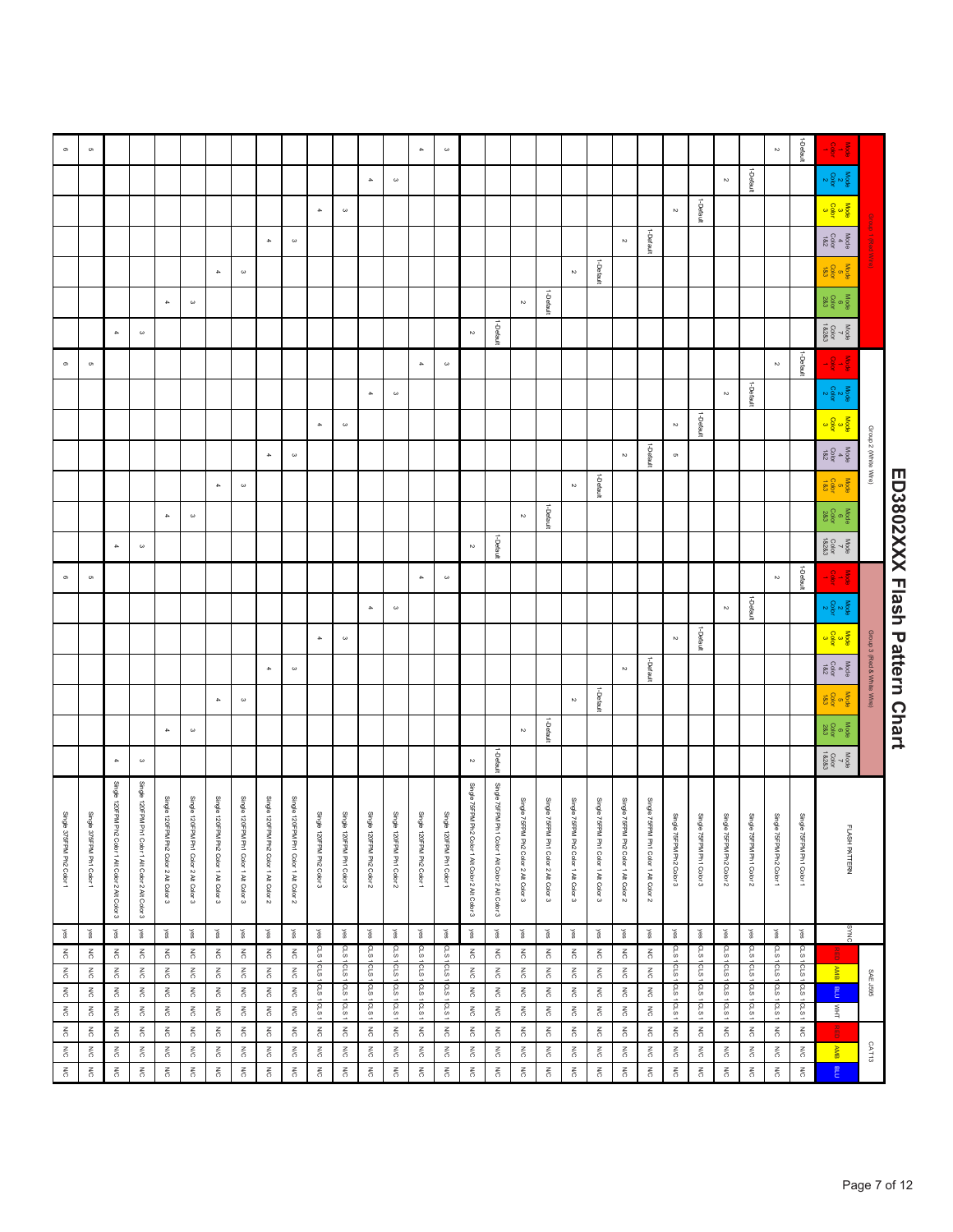|                                          | $-\frac{5}{9}$ $-\frac{5}{9}$<br>$\frac{\text{Nose}}{\text{Cob}}$                                              |                           |                                           |                           |                                |                                       |                                       |                                       |                                       |                                       |                                       |                                                   |                                                   | $\overline{\phantom{a}}$                 | $\infty$                 |                          |                          |                                                         |                          |                                      |                                      |                                      |                                                    |                                      |                                         |                                                  |                                                  | $\circ$                   |                                                                             |                               |                           |
|------------------------------------------|----------------------------------------------------------------------------------------------------------------|---------------------------|-------------------------------------------|---------------------------|--------------------------------|---------------------------------------|---------------------------------------|---------------------------------------|---------------------------------------|---------------------------------------|---------------------------------------|---------------------------------------------------|---------------------------------------------------|------------------------------------------|--------------------------|--------------------------|--------------------------|---------------------------------------------------------|--------------------------|--------------------------------------|--------------------------------------|--------------------------------------|----------------------------------------------------|--------------------------------------|-----------------------------------------|--------------------------------------------------|--------------------------------------------------|---------------------------|-----------------------------------------------------------------------------|-------------------------------|---------------------------|
|                                          |                                                                                                                |                           |                                           |                           |                                |                                       |                                       |                                       |                                       |                                       |                                       |                                                   |                                                   |                                          |                          |                          |                          |                                                         |                          |                                      |                                      |                                      |                                                    |                                      |                                         |                                                  |                                                  |                           | $\vec{\circ}$                                                               |                               |                           |
|                                          |                                                                                                                | $\mathfrak{S}$            | $\circ$                                   |                           |                                |                                       |                                       |                                       |                                       |                                       |                                       |                                                   |                                                   |                                          |                          | $\prec$                  | $_{\infty}$              |                                                         |                          |                                      |                                      |                                      |                                                    |                                      |                                         |                                                  |                                                  |                           |                                                                             | $\, \circ \,$                 | $\vec{\circ}$             |
|                                          | $\frac{1}{\sqrt{2}} \cos \frac{\theta}{2} \cos \theta$                                                         |                           |                                           | $\mathfrak{S}$            | $\circ$                        |                                       |                                       |                                       |                                       |                                       |                                       |                                                   |                                                   |                                          |                          |                          |                          | $\overline{\phantom{a}}$                                | $\infty$                 |                                      |                                      |                                      |                                                    |                                      |                                         |                                                  |                                                  |                           |                                                                             |                               |                           |
|                                          | $\begin{array}{c}\n\text{Node} \\ \text{Cobr} \\ \text{18.2}\n\end{array}$                                     |                           |                                           |                           |                                | $\mathfrak{S}$                        | $\circ$                               |                                       |                                       |                                       |                                       |                                                   |                                                   |                                          |                          |                          |                          |                                                         |                          | $\overline{\phantom{a}}$             | $_{\infty}$                          |                                      |                                                    |                                      |                                         |                                                  |                                                  |                           |                                                                             |                               |                           |
|                                          | $\frac{\text{Nog}}{\text{G}}$ is $\frac{\text{Nog}}{\text{d}}$                                                 |                           |                                           |                           |                                |                                       |                                       | $\mathfrak{S}$                        | $\circ$                               |                                       |                                       |                                                   |                                                   |                                          |                          |                          |                          |                                                         |                          |                                      |                                      | $\overline{\phantom{a}}$             | $_{\infty}$                                        |                                      |                                         |                                                  |                                                  |                           |                                                                             |                               |                           |
|                                          | $\begin{array}{c} \text{Mode} \\ \text{Cobr} \\ \text{Cobr} \end{array}$                                       |                           |                                           |                           |                                |                                       |                                       |                                       |                                       | $\mathfrak{S}$                        | $^\circ$                              |                                                   |                                                   |                                          |                          |                          |                          |                                                         |                          |                                      |                                      |                                      |                                                    | $\overline{\phantom{a}}$             | $_{\infty}$                             |                                                  |                                                  |                           |                                                                             |                               |                           |
|                                          | $\begin{array}{c}\n\text{Mode} \\ \begin{array}{c}\n\hline\n\tau \\ \hline\n\tau\n\end{array}\n\end{array}$    |                           |                                           |                           |                                |                                       |                                       |                                       |                                       |                                       |                                       | $\mathfrak{S}$                                    | $\circ$                                           |                                          |                          |                          |                          |                                                         |                          |                                      |                                      |                                      |                                                    |                                      |                                         | $\overline{\phantom{a}}$                         | $_{\infty}$                                      |                           |                                                                             |                               |                           |
|                                          | $\frac{1}{\sqrt{6}}\frac{1}{\sqrt{6}}\frac{1}{\sqrt{6}}$                                                       |                           |                                           |                           |                                |                                       |                                       |                                       |                                       |                                       |                                       |                                                   |                                                   | $\overline{\phantom{a}}$                 | $_{\infty}$              |                          |                          |                                                         |                          |                                      |                                      |                                      |                                                    |                                      |                                         |                                                  |                                                  | $\circ$                   | $\vec{\circ}$                                                               |                               |                           |
|                                          | $\frac{1}{2} \times \frac{1}{2} \times$                                                                        | $\mathfrak{S}$            | $\circ$                                   |                           |                                |                                       |                                       |                                       |                                       |                                       |                                       |                                                   |                                                   |                                          |                          | $\scriptstyle\sim$       | $_{\infty}$              |                                                         |                          |                                      |                                      |                                      |                                                    |                                      |                                         |                                                  |                                                  |                           |                                                                             | $\, \circ \,$                 | $\vec{\circ}$             |
|                                          |                                                                                                                |                           |                                           | $\mathfrak{S}$            | $\circ$                        |                                       |                                       |                                       |                                       |                                       |                                       |                                                   |                                                   |                                          |                          |                          |                          | $\overline{\phantom{a}}$                                | $_{\infty}$              |                                      |                                      |                                      |                                                    |                                      |                                         |                                                  |                                                  |                           |                                                                             |                               |                           |
| Group 2 (White Wire)                     | $\frac{\text{Mode}}{\text{482}}$                                                                               |                           |                                           |                           |                                | $\mathfrak{S}$                        | $\circ$                               |                                       |                                       |                                       |                                       |                                                   |                                                   |                                          |                          |                          |                          |                                                         |                          | $\sim$                               | $_{\infty}$                          |                                      |                                                    |                                      |                                         |                                                  |                                                  |                           |                                                                             |                               |                           |
|                                          | $\frac{\text{Model}}{\text{18.3}}$                                                                             |                           |                                           |                           |                                |                                       |                                       | $\mathfrak{S}$                        | $\circ$                               |                                       |                                       |                                                   |                                                   |                                          |                          |                          |                          |                                                         |                          |                                      |                                      | $\overline{\phantom{a}}$             | $\infty$                                           |                                      |                                         |                                                  |                                                  |                           |                                                                             |                               |                           |
|                                          |                                                                                                                |                           |                                           |                           |                                |                                       |                                       |                                       |                                       |                                       |                                       |                                                   |                                                   |                                          |                          |                          |                          |                                                         |                          |                                      |                                      |                                      |                                                    |                                      |                                         |                                                  |                                                  |                           |                                                                             |                               |                           |
|                                          | $\begin{array}{c}\n\text{Mode} \\ \text{0} \\ \text{28.3}\n\end{array}$                                        |                           |                                           |                           |                                |                                       |                                       |                                       |                                       | $\mathfrak{S}$                        | $^\circ$                              |                                                   |                                                   |                                          |                          |                          |                          |                                                         |                          |                                      |                                      |                                      |                                                    | $\overline{\phantom{a}}$             | $_{\infty}$                             |                                                  |                                                  |                           |                                                                             |                               |                           |
|                                          | $\begin{array}{ccc}\n\text{Mode} & \text{Ncode} \\ \hline\n\sigma & \text{Colar} \\ \text{18283}\n\end{array}$ |                           |                                           |                           |                                |                                       |                                       |                                       |                                       |                                       |                                       | $\mathfrak{S}$                                    | $\circ$                                           |                                          |                          |                          |                          |                                                         |                          |                                      |                                      |                                      |                                                    |                                      |                                         | $\overline{\phantom{a}}$                         | $\infty$                                         |                           |                                                                             |                               |                           |
|                                          | $\frac{1}{2} - \frac{1}{2} - \frac{1}{2}$                                                                      |                           |                                           |                           |                                |                                       |                                       |                                       |                                       |                                       |                                       |                                                   |                                                   | $\overline{\phantom{a}}$                 | $_{\infty}$              |                          |                          |                                                         |                          |                                      |                                      |                                      |                                                    |                                      |                                         |                                                  |                                                  | $\circ$                   | $\vec{o}$                                                                   |                               |                           |
|                                          | $\frac{\text{Mode}}{2} \propto \frac{1}{2} \propto$                                                            | $\mathfrak{S}$            | $\circ$                                   |                           |                                |                                       |                                       |                                       |                                       |                                       |                                       |                                                   |                                                   |                                          |                          | $\overline{\phantom{a}}$ | $_{\infty}$              |                                                         |                          |                                      |                                      |                                      |                                                    |                                      |                                         |                                                  |                                                  |                           |                                                                             | $\circ$                       | $\vec{\circ}$             |
|                                          |                                                                                                                |                           |                                           | $\mathfrak{S}$            | $\circ$                        |                                       |                                       |                                       |                                       |                                       |                                       |                                                   |                                                   |                                          |                          |                          |                          | $\overline{\phantom{a}}$                                | $_{\infty}$              |                                      |                                      |                                      |                                                    |                                      |                                         |                                                  |                                                  |                           |                                                                             |                               |                           |
| Group 3 (Red & White Wire)               | $\frac{\text{Nog}}{\text{d} \times \text{Nog}}$                                                                |                           |                                           |                           |                                | G                                     | $\circ$                               |                                       |                                       |                                       |                                       |                                                   |                                                   |                                          |                          |                          |                          |                                                         |                          | $\overline{\phantom{a}}$             | $_{\infty}$                          |                                      |                                                    |                                      |                                         |                                                  |                                                  |                           |                                                                             |                               |                           |
|                                          | $\frac{\text{Note}}{\text{c}}$                                                                                 |                           |                                           |                           |                                |                                       |                                       | $\mathfrak{S}$                        | $\circ$                               |                                       |                                       |                                                   |                                                   |                                          |                          |                          |                          |                                                         |                          |                                      |                                      | $\overline{\phantom{a}}$             | $_{\infty}$                                        |                                      |                                         |                                                  |                                                  |                           |                                                                             |                               |                           |
|                                          | $\begin{array}{c}\n\text{Mode} \\ \text{E} \\ \text{Colar} \\ \text{28.3}\n\end{array}$                        |                           |                                           |                           |                                |                                       |                                       |                                       |                                       | $\mathfrak{S}$                        | $^\circ$                              |                                                   |                                                   |                                          |                          |                          |                          |                                                         |                          |                                      |                                      |                                      |                                                    | $\overline{\phantom{a}}$             | $_{\infty}$                             |                                                  |                                                  |                           |                                                                             |                               |                           |
|                                          | $\begin{array}{c} \text{Mode} \\ \text{Cobr} \\ \text{Cobr} \end{array}$                                       |                           |                                           |                           |                                |                                       |                                       |                                       |                                       |                                       |                                       | $\,$                                              | $\circ$                                           |                                          |                          |                          |                          |                                                         |                          |                                      |                                      |                                      |                                                    |                                      |                                         | $\overline{\phantom{a}}$                         | $_{\infty}$                                      |                           |                                                                             |                               |                           |
| ED3802XXX Hash Pattern Chart (Continued) |                                                                                                                |                           |                                           |                           |                                |                                       |                                       |                                       |                                       |                                       |                                       |                                                   |                                                   |                                          |                          |                          |                          |                                                         |                          |                                      |                                      |                                      |                                                    |                                      |                                         |                                                  |                                                  |                           |                                                                             |                               |                           |
|                                          |                                                                                                                |                           |                                           |                           |                                |                                       |                                       |                                       |                                       |                                       |                                       | Single 375FPM Ph1 Color 1 Alt Color 2 Alt Color 3 | Single 375FPM Ph2 Color 1 Alt Color 2 Alt Color 3 |                                          |                          |                          |                          |                                                         |                          |                                      |                                      |                                      |                                                    |                                      |                                         | Double 75FPM Ph1 Color 1 Alt Color 2 Alt Color 3 | Double 75FPM Ph2 Color 1 Alt Color 2 Alt Color 3 |                           |                                                                             |                               |                           |
|                                          |                                                                                                                | Single 375FPM Ph1 Color 2 | Single 375FPM Ph2 Color 2                 | Single 375FPM Ph1 Color 3 | Single 375FPM Ph2 Color 3      | Single 375FPM Ph1 Color 1 Alt Color 2 | Single 375FPM Ph2 Color 1 Alt Color 2 | Single 375FPM Ph1 Color 1 Alt Color 3 | Single 375FPM Ph2 Color 1 Alt Color 3 | Single 375FPM Ph1 Color 2 Alt Color 3 | Single 375FPM Ph2 Color 2 Alt Color 3 |                                                   |                                                   | Double 75FPM Ph1 Color 1                 | Double 75FPM Ph2 Color 1 | Double 75FPM Ph1 Color 2 | Double 75FPM Ph2 Color 2 | Double 75FPM Ph1 Color 3                                | Double 75FPM Ph2 Color 3 | Double 75FPM Ph1 Color 1 Alt Color 2 | Double 75FPM Ph2 Color 1 Alt Color 2 | Double 75FPM Ph1 Color 1 Alt Color 3 | Double 75FPM Ph2 Color 1 Alt Color 3               | Double 75FPM Ph1 Color 2 Alt Color 3 | Double 75FPM Ph2 Color 2 Alt Color 3    |                                                  |                                                  | Double 120FPM Ph1 Color 1 | Double 120FPM Ph2 Color 1                                                   | Double 120FPM Ph1 Color 2     | Double 120FPM Ph2 Color 2 |
| FLASH PATTERN                            |                                                                                                                |                           |                                           |                           |                                |                                       |                                       |                                       |                                       |                                       |                                       |                                                   |                                                   |                                          |                          |                          |                          |                                                         |                          |                                      |                                      |                                      |                                                    |                                      |                                         |                                                  |                                                  |                           |                                                                             |                               |                           |
|                                          |                                                                                                                |                           |                                           |                           |                                |                                       |                                       |                                       |                                       |                                       |                                       |                                                   |                                                   |                                          |                          |                          |                          |                                                         |                          |                                      |                                      |                                      |                                                    |                                      |                                         |                                                  |                                                  |                           |                                                                             |                               |                           |
|                                          |                                                                                                                |                           |                                           |                           |                                |                                       |                                       |                                       |                                       |                                       |                                       |                                                   |                                                   |                                          |                          |                          |                          |                                                         |                          |                                      |                                      |                                      |                                                    |                                      |                                         |                                                  |                                                  |                           |                                                                             |                               |                           |
| SYNG                                     | る                                                                                                              | yes<br>$\lessapprox$      | yes<br>$\lessapprox$                      | yes<br>$\lessapprox$      | yes<br>$\tilde{\varepsilon}$   | yes<br>$\lessapprox$                  | yes<br>$\lessapprox$                  | yes<br>$\lessapprox$                  | yes<br>$\lessapprox$                  | yes<br>$\tilde{\mathbf{S}}$           | $\sqrt{6}$<br>$\lessapprox$           | yes<br>$\lessapprox$                              | yes<br>$\lesssim$                                 | wes<br>cLS.                              | yes<br>CLS1              | yes<br>CLS1              | yes<br>CLS1              | yes<br>cLS.                                             | yes<br>cLS               | yes<br>$\lessapprox$                 | yes<br>$\lessapprox$                 | yes<br>$\lessapprox$                 | yes<br>$\mathop{\mathbb{R}}\limits_{{\mathbb{C}}}$ | yes<br>$\lessapprox$                 | yes<br>$\lessapprox$                    | yes<br>$\lessapprox$                             | $\sqrt{e}$<br>$\lesssim$                         | yes<br>cLS                | yes<br>crs                                                                  | wes<br>crs                    | yes                       |
|                                          | AMB                                                                                                            | N/C                       | ΜC                                        | N/C                       | $\lesssim$                     | $\lesssim$                            | N/C                                   | ΜC                                    | $\lesssim$                            | $\lesssim$                            | $\leq$                                | ΜC                                                | N/C                                               | cLS.                                     | cLS1                     |                          |                          | cLS1                                                    | c.s                      | $\mathop{\rm SO}\nolimits$           | N/C                                  | $\leqslant$                          | N/C                                                | $\leq$                               | $\leqslant$                             | $\leqslant$                                      | N/C                                              | cLS.                      | cLS1                                                                        |                               | cLs 1 aLs 1 cLs 1 aLs 1   |
| <b>SAE J595</b>                          | $\overline{a}$                                                                                                 | $\lessapprox$             | $\lesssim$                                | $\frac{2}{5}$             | $\lessapprox$                  | $\lessapprox$                         | $\lesssim$                            | $\frac{1}{\sqrt{2}}$                  | $\lessapprox$                         | $\frac{2}{5}$                         | $\frac{1}{2}$                         | $\lesssim$                                        | $\lessapprox$                                     | cLS10LS                                  | $\frac{1}{2}$            | as 1 cus 1 cus 1         | cLs 1 cLs 1 cLs          | CLS1                                                    | $cos 1$ <sub>d</sub> and | $\lesssim$                           | $\lesssim$                           | $\frac{1}{\sqrt{2}}$                 | $\lessapprox$                                      | $\lessapprox$                        | $\lessapprox$                           | $\frac{1}{\sqrt{2}}$                             | $\lessapprox$                                    | CLS1                      | crs1 crs1                                                                   | cLs 1 cLs 1 cLs               |                           |
|                                          | $\frac{1}{2}$                                                                                                  | $\leqslant$               | $\frac{1}{\sqrt{2}}$                      | $\lesssim$                | $\frac{2}{\tilde{O}}$          | $\frac{1}{\sqrt{2}}$                  | N/C                                   | $\frac{1}{2}$                         | $\frac{1}{2}$                         | $\frac{2}{\sqrt{2}}$                  | $\frac{1}{\sqrt{2}}$                  | $\frac{1}{\sqrt{2}}$                              | $\frac{1}{2}$                                     |                                          | cLs.                     |                          |                          | cLS1                                                    |                          | $\frac{1}{\sqrt{2}}$                 | $\frac{2}{5}$                        | $\frac{1}{\sqrt{2}}$                 | $\leqslant$                                        | $\lessapprox$                        | $\frac{1}{\sqrt{2}}$                    | $\frac{1}{\sqrt{2}}$                             | $\frac{1}{\sqrt{2}}$                             | c.s                       |                                                                             |                               |                           |
|                                          | 쯺                                                                                                              | $\leqslant$               | $\stackrel{\textsf{X}}{\scriptstyle\cap}$ | $\leq$                    | $\lessapprox$                  | $\lesssim$                            | $\leq$                                | $\lesssim$                            | $\leqslant$                           | $\frac{2}{5}$                         | $\leq$                                | $\lesssim$                                        | $\leqslant$                                       | $\lesssim$                               | $\frac{2}{5}$            | $\frac{1}{20}$           | N/C                      | $\mathop{\gtrless}\limits_{{\mathop{\widehat{\rm O}}}}$ | $\lesssim$               | $\lessapprox$                        | $\leq$                               | $\leqslant$                          | $\leq$                                             | $\leq$                               | $\frac{2}{5}$                           | $\lesssim$                                       | $\leqslant$                                      | N/C                       | $\frac{2}{5}$                                                               | $\leq$                        | $\frac{1}{\sqrt{2}}$      |
| CAT13                                    | <b>AMB</b><br>$n_{\rm H}$                                                                                      | $\lesssim$<br>$\lesssim$  | N/C<br>$\lesssim$                         | $\leqslant$<br>$\lesssim$ | $\lessapprox$<br>$\lessapprox$ | N/C<br>$\leqslant$                    | $\lesssim$<br>$\leq$                  | $\lesssim$<br>$\frac{1}{20}$          | $\lesssim$<br>$\lesssim$              | $\leqslant$<br>$\frac{2}{\tilde{O}}$  | N/C<br>$\lesssim$                     | $\lesssim$<br>$\frac{1}{20}$                      | $\lesssim$<br>$\leqslant$                         | $\mathop{\rm SO}\nolimits$<br>$\lesssim$ | $\lesssim$<br>$\lesssim$ | $\leq$<br>$\lesssim$     | N/C<br>$\lesssim$        | N/C<br>$\frac{1}{20}$                                   | $\lesssim$<br>$\lesssim$ | $\geqslant$<br>$\lesssim$            | $\lesssim$<br>$\lesssim$             | $\leqslant$<br>ΜC                    | N/C<br>$\lesssim$                                  | $\leq$<br>$\lesssim$                 | $\mathbb{N}^{\mathbb{C}}$<br>$\lesssim$ | $\lesssim$<br>$\lesssim$                         | N/C<br>$\frac{1}{2}$                             | N/C<br>$\lesssim$         | $\mathop{\gtrless}\limits_{\mathop{\mathcal{O}}\nolimits}$<br>$\lessapprox$ | $\frac{1}{20}$<br>$\leqslant$ | ΜČ<br>$\frac{1}{20}$      |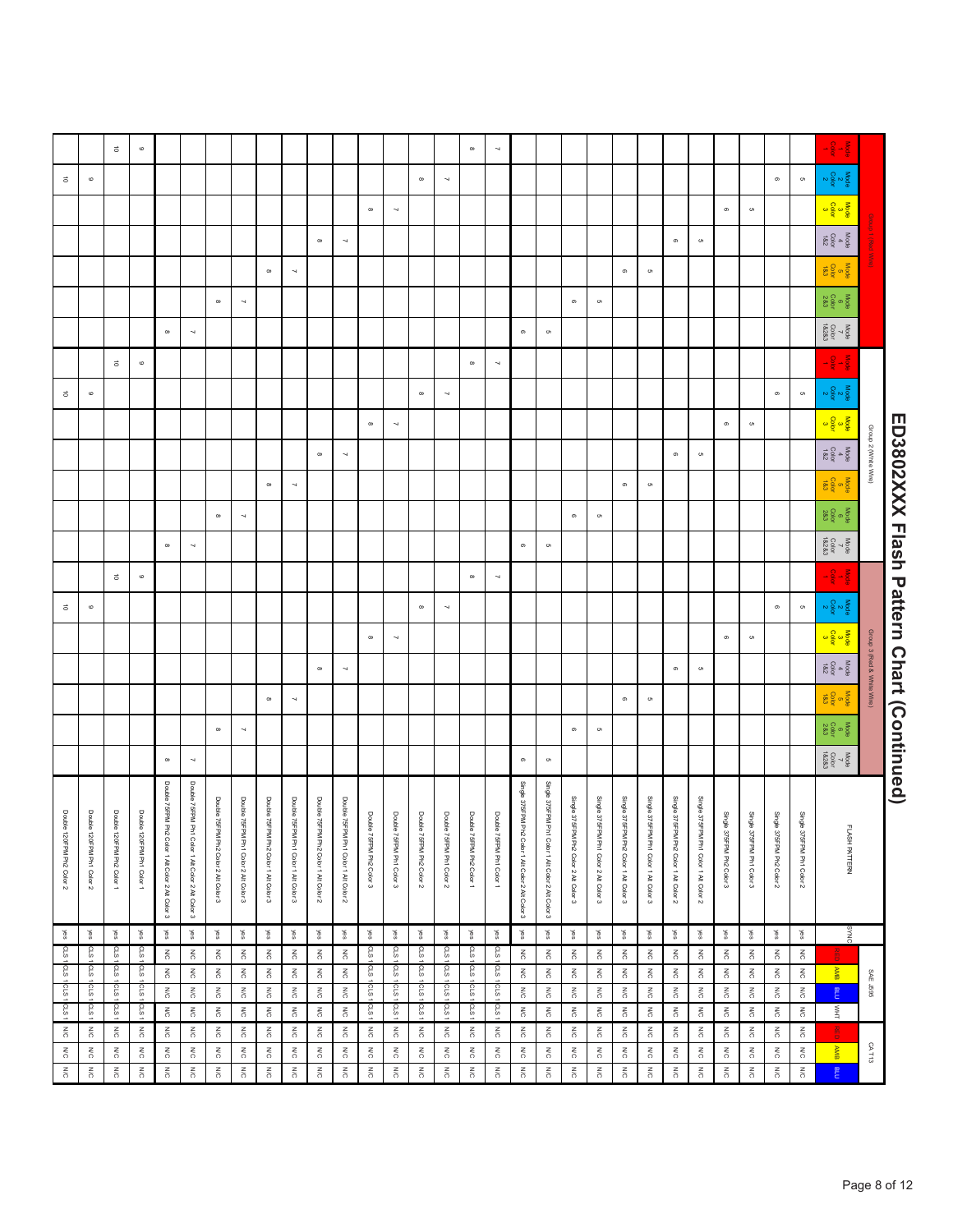|                         |                        |                         |                        | $\vec{a}$              | ಹ                        |                                                  |                                                                                    |                                                    |                                                                                                                                                                                                                                                                                                                                                                                                                                                                                                                                                                                                                                                                                                               |                                      |                                                                                   |                                       |                                                                     |                          |                                             |                                   |                                    | $\vec{\tilde{\nu}}$           | $\ensuremath{\vec{=}}$                                                            |                                                   |                                                   |                                       |                                       |                                       |                                       |                                                 |                                       |                           |                           | $-\frac{5}{9}$ $-\frac{5}{9}$                                                                                  |                            |                                          |
|-------------------------|------------------------|-------------------------|------------------------|------------------------|--------------------------|--------------------------------------------------|------------------------------------------------------------------------------------|----------------------------------------------------|---------------------------------------------------------------------------------------------------------------------------------------------------------------------------------------------------------------------------------------------------------------------------------------------------------------------------------------------------------------------------------------------------------------------------------------------------------------------------------------------------------------------------------------------------------------------------------------------------------------------------------------------------------------------------------------------------------------|--------------------------------------|-----------------------------------------------------------------------------------|---------------------------------------|---------------------------------------------------------------------|--------------------------|---------------------------------------------|-----------------------------------|------------------------------------|-------------------------------|-----------------------------------------------------------------------------------|---------------------------------------------------|---------------------------------------------------|---------------------------------------|---------------------------------------|---------------------------------------|---------------------------------------|-------------------------------------------------|---------------------------------------|---------------------------|---------------------------|----------------------------------------------------------------------------------------------------------------|----------------------------|------------------------------------------|
|                         |                        | $\vec{a}$               | ಹ                      |                        |                          |                                                  |                                                                                    |                                                    |                                                                                                                                                                                                                                                                                                                                                                                                                                                                                                                                                                                                                                                                                                               |                                      |                                                                                   |                                       |                                                                     |                          |                                             | $\vec{\tilde{\omega}}$            | $\Rightarrow$                      |                               |                                                                                   |                                                   |                                                   |                                       |                                       |                                       |                                       |                                                 |                                       |                           |                           | $\frac{\text{Mode}}{\text{Cob}}$                                                                               |                            |                                          |
| $\vec{a}$               | $\vec{\omega}$         |                         |                        |                        |                          |                                                  |                                                                                    |                                                    |                                                                                                                                                                                                                                                                                                                                                                                                                                                                                                                                                                                                                                                                                                               |                                      |                                                                                   |                                       |                                                                     | $\vec{\sim}$             | $\ensuremath{\Xi}$                          |                                   |                                    |                               |                                                                                   |                                                   |                                                   |                                       |                                       |                                       |                                       |                                                 |                                       | $\vec{\bullet}$           | $\circ$                   |                                                                                                                |                            |                                          |
|                         |                        |                         |                        |                        |                          |                                                  |                                                                                    |                                                    |                                                                                                                                                                                                                                                                                                                                                                                                                                                                                                                                                                                                                                                                                                               |                                      |                                                                                   | $\vec{\tilde{\omega}}$                | $\ensuremath{\mathop{\mathbb{D}}\nolimits}$                         |                          |                                             |                                   |                                    |                               |                                                                                   |                                                   |                                                   |                                       |                                       |                                       |                                       | $\vec{0}$                                       | $\,$                                  |                           |                           | $\begin{array}{c}\n\text{Node} \\ \text{Cobr} \\ \text{18.2}\n\end{array}$                                     |                            |                                          |
|                         |                        |                         |                        |                        |                          |                                                  |                                                                                    |                                                    |                                                                                                                                                                                                                                                                                                                                                                                                                                                                                                                                                                                                                                                                                                               | $\vec{\sim}$                         | $\ensuremath{\mathrel{\mathop{\boxplus}}\limits^{\scriptscriptstyle\rightarrow}}$ |                                       |                                                                     |                          |                                             |                                   |                                    |                               |                                                                                   |                                                   |                                                   |                                       |                                       | $\vec{\circ}$                         | $\circ$                               |                                                 |                                       |                           |                           | $\frac{\text{Nog}}{\text{G}}$                                                                                  |                            |                                          |
|                         |                        |                         |                        |                        |                          |                                                  |                                                                                    | $\vec{\tilde{\omega}}$                             | $\ensuremath{\mathrel{\mathop{\boxplus}}\limits^{\scriptscriptstyle\rightarrow}}$                                                                                                                                                                                                                                                                                                                                                                                                                                                                                                                                                                                                                             |                                      |                                                                                   |                                       |                                                                     |                          |                                             |                                   |                                    |                               |                                                                                   |                                                   |                                                   | $\vec{\circ}$                         | $_{\circ}$                            |                                       |                                       |                                                 |                                       |                           |                           | $\begin{array}{c}\n\text{Mode} \\ \text{Cobr} \\ \text{28.3}\n\end{array}$                                     |                            |                                          |
|                         |                        |                         |                        |                        |                          | $\vec{z}$                                        | $\ensuremath{\mathrel{\mathop{\boxplus}}\limits^{\scriptscriptstyle \rightarrow}}$ |                                                    |                                                                                                                                                                                                                                                                                                                                                                                                                                                                                                                                                                                                                                                                                                               |                                      |                                                                                   |                                       |                                                                     |                          |                                             |                                   |                                    |                               |                                                                                   | $\vec{\circ}$                                     | $\circ$                                           |                                       |                                       |                                       |                                       |                                                 |                                       |                           |                           | $\begin{array}{c}\n\text{Mode} \\ \begin{array}{c}\n\text{Cotor} \\ \text{R}2.863\n\end{array}\n\end{array}$   |                            |                                          |
|                         |                        |                         |                        | $\vec{a}$              | ಹ                        |                                                  |                                                                                    |                                                    |                                                                                                                                                                                                                                                                                                                                                                                                                                                                                                                                                                                                                                                                                                               |                                      |                                                                                   |                                       |                                                                     |                          |                                             |                                   |                                    | $\vec{\tilde{\nu}}$           | $\vec{\Xi}$                                                                       |                                                   |                                                   |                                       |                                       |                                       |                                       |                                                 |                                       |                           |                           | $\frac{1}{\sqrt{6}}\frac{1}{\sqrt{6}}\frac{1}{\sqrt{6}}$                                                       |                            |                                          |
|                         |                        | $\vec{a}$               | ಹ                      |                        |                          |                                                  |                                                                                    |                                                    |                                                                                                                                                                                                                                                                                                                                                                                                                                                                                                                                                                                                                                                                                                               |                                      |                                                                                   |                                       |                                                                     |                          |                                             | $\vec{\sim}$                      | $\Rightarrow$                      |                               |                                                                                   |                                                   |                                                   |                                       |                                       |                                       |                                       |                                                 |                                       |                           |                           | $\frac{1}{2} \times \frac{1}{2} \times \frac{1}{2}$                                                            |                            |                                          |
| $\vec{a}$               | $\vec{\omega}$         |                         |                        |                        |                          |                                                  |                                                                                    |                                                    |                                                                                                                                                                                                                                                                                                                                                                                                                                                                                                                                                                                                                                                                                                               |                                      |                                                                                   |                                       |                                                                     | $\vec{\sim}$             | $\ensuremath{\Xi}$                          |                                   |                                    |                               |                                                                                   |                                                   |                                                   |                                       |                                       |                                       |                                       |                                                 |                                       | $\vec{\circ}$             | $\circ$                   |                                                                                                                |                            |                                          |
|                         |                        |                         |                        |                        |                          |                                                  |                                                                                    |                                                    |                                                                                                                                                                                                                                                                                                                                                                                                                                                                                                                                                                                                                                                                                                               |                                      |                                                                                   | $\vec{\tilde{\omega}}$                | $\ensuremath{\mathop{\mathbb{Z}}\nolimits}$                         |                          |                                             |                                   |                                    |                               |                                                                                   |                                                   |                                                   |                                       |                                       |                                       |                                       | $\vec{0}$                                       | $\,$                                  |                           |                           | $\frac{\text{Mode}}{\text{482}}$                                                                               | Group 2 (White Wire)       |                                          |
|                         |                        |                         |                        |                        |                          |                                                  |                                                                                    |                                                    |                                                                                                                                                                                                                                                                                                                                                                                                                                                                                                                                                                                                                                                                                                               | $\vec{\sim}$                         | $\ensuremath{\Xi}$                                                                |                                       |                                                                     |                          |                                             |                                   |                                    |                               |                                                                                   |                                                   |                                                   |                                       |                                       | $\vec{\circ}$                         | $\circ$                               |                                                 |                                       |                           |                           | $\frac{\text{Model}}{\text{18.3}}$                                                                             |                            |                                          |
|                         |                        |                         |                        |                        |                          |                                                  |                                                                                    | ನ                                                  | $\vec{\Xi}$                                                                                                                                                                                                                                                                                                                                                                                                                                                                                                                                                                                                                                                                                                   |                                      |                                                                                   |                                       |                                                                     |                          |                                             |                                   |                                    |                               |                                                                                   |                                                   |                                                   | $\vec{\circ}$                         | $\, \circ \,$                         |                                       |                                       |                                                 |                                       |                           |                           | $\begin{array}{c}\n\text{Mode} \\ \text{0} \\ \text{28.3}\n\end{array}$                                        |                            |                                          |
|                         |                        |                         |                        |                        |                          | $\vec{\tilde{\nu}}$                              | $\ensuremath{\mathop{\mathbb{E}}\nolimits}$                                        |                                                    |                                                                                                                                                                                                                                                                                                                                                                                                                                                                                                                                                                                                                                                                                                               |                                      |                                                                                   |                                       |                                                                     |                          |                                             |                                   |                                    |                               |                                                                                   | $\vec{\circ}$                                     | $\circ$                                           |                                       |                                       |                                       |                                       |                                                 |                                       |                           |                           | $\begin{array}{ccc}\n\text{Mode} & \text{Ncode} \\ \hline\n\sigma & \text{Colar} \\ \text{18283}\n\end{array}$ |                            |                                          |
|                         |                        |                         |                        | $\vec{a}$              | $\vec{\omega}$           |                                                  |                                                                                    |                                                    |                                                                                                                                                                                                                                                                                                                                                                                                                                                                                                                                                                                                                                                                                                               |                                      |                                                                                   |                                       |                                                                     |                          |                                             |                                   |                                    | $\vec{\tilde{\omega}}$        | $\ensuremath{\mathrel{\mathop:}\hspace{-0.5ex}\mathrel{\mathop:}\hspace{-0.5ex}}$ |                                                   |                                                   |                                       |                                       |                                       |                                       |                                                 |                                       |                           |                           | $\frac{1}{2} - \frac{1}{2} - \frac{1}{2}$                                                                      |                            |                                          |
|                         |                        | $\vec{a}$               | $\vec{\omega}$         |                        |                          |                                                  |                                                                                    |                                                    |                                                                                                                                                                                                                                                                                                                                                                                                                                                                                                                                                                                                                                                                                                               |                                      |                                                                                   |                                       |                                                                     |                          |                                             | $\vec{\tilde{\omega}}$            | $\Rightarrow$                      |                               |                                                                                   |                                                   |                                                   |                                       |                                       |                                       |                                       |                                                 |                                       |                           |                           | $\frac{\text{Mode}}{2} \propto \frac{1}{2} \propto$                                                            |                            |                                          |
| $\vec{a}$               | $\vec{\omega}$         |                         |                        |                        |                          |                                                  |                                                                                    |                                                    |                                                                                                                                                                                                                                                                                                                                                                                                                                                                                                                                                                                                                                                                                                               |                                      |                                                                                   |                                       |                                                                     | $\vec{\sim}$             | $\ensuremath{\mathop{\mathbb{Z}}\nolimits}$ |                                   |                                    |                               |                                                                                   |                                                   |                                                   |                                       |                                       |                                       |                                       |                                                 |                                       | $\vec{\circ}$             | $\circ$                   |                                                                                                                |                            |                                          |
|                         |                        |                         |                        |                        |                          |                                                  |                                                                                    |                                                    |                                                                                                                                                                                                                                                                                                                                                                                                                                                                                                                                                                                                                                                                                                               |                                      |                                                                                   | $\vec{\kappa}$                        | $\ensuremath{\mathop{\mathbb{E}}\nolimits}$                         |                          |                                             |                                   |                                    |                               |                                                                                   |                                                   |                                                   |                                       |                                       |                                       |                                       | $\vec{\circ}$                                   | $\,$                                  |                           |                           | $\frac{\text{Nog}}{\text{d} \times \text{Nog}}$                                                                | Group 3 (Red & White Wire) |                                          |
|                         |                        |                         |                        |                        |                          |                                                  |                                                                                    |                                                    |                                                                                                                                                                                                                                                                                                                                                                                                                                                                                                                                                                                                                                                                                                               | $\vec{\sim}$                         | $\ensuremath{\mathrel{\mathop{\boxplus}}\limits^{\scriptscriptstyle\rightarrow}}$ |                                       |                                                                     |                          |                                             |                                   |                                    |                               |                                                                                   |                                                   |                                                   |                                       |                                       | $\vec{\circ}$                         | $\circ$                               |                                                 |                                       |                           |                           | $\frac{\text{Note}}{\text{c}}$                                                                                 |                            |                                          |
|                         |                        |                         |                        |                        |                          |                                                  |                                                                                    | $\vec{\tilde{\omega}}$                             | $\ensuremath{\mathrel{\mathop{\boxplus}}\limits^{\scriptscriptstyle\mathop{\mathop{\boxplus}}\limits^{\scriptscriptstyle\mathop{\mathop{\boxplus}}\limits^{\scriptscriptstyle\mathop{\mathop{\boxplus}}\limits^{\scriptscriptstyle\mathop{\mathop{\boxplus}}\limits^{\scriptscriptstyle\mathop{\mathop{\boxplus}}\limits^{\scriptscriptstyle\mathop{\mathop{\boxplus}}\limits^{\scriptscriptstyle\mathop{\mathop{\boxplus}}\limits^{\scriptscriptstyle\mathop{\mathop{\boxplus}}\limits^{\scriptscriptstyle\mathop{\mathop{\boxplus}}\limits^{\scriptscriptstyle\mathop{\mathop{\boxplus}}\limits^{\scriptscriptstyle\mathop{\mathop{\boxplus}}\limits^{\scriptscriptstyle\mathop{\mathop{\boxplus}}\limits^$ |                                      |                                                                                   |                                       |                                                                     |                          |                                             |                                   |                                    |                               |                                                                                   |                                                   |                                                   | $\vec{\circ}$                         | $\, \circ \,$                         |                                       |                                       |                                                 |                                       |                           |                           | $\begin{array}{c} \text{Mode} \\ \text{d} \\ \text{Colar} \\ \text{28.3} \end{array}$                          |                            |                                          |
|                         |                        |                         |                        |                        |                          | $\vec{v}$                                        | $\vec{\Xi}$                                                                        |                                                    |                                                                                                                                                                                                                                                                                                                                                                                                                                                                                                                                                                                                                                                                                                               |                                      |                                                                                   |                                       |                                                                     |                          |                                             |                                   |                                    |                               |                                                                                   | $\vec{\circ}$                                     | $\, \circ \,$                                     |                                       |                                       |                                       |                                       |                                                 |                                       |                           |                           | $\begin{array}{c} \text{Mode} \\ \text{Cobr} \\ \text{18283} \end{array}$                                      |                            |                                          |
|                         |                        |                         |                        |                        |                          |                                                  |                                                                                    |                                                    |                                                                                                                                                                                                                                                                                                                                                                                                                                                                                                                                                                                                                                                                                                               |                                      |                                                                                   |                                       |                                                                     |                          |                                             |                                   |                                    |                               |                                                                                   |                                                   |                                                   |                                       |                                       |                                       |                                       |                                                 |                                       |                           |                           |                                                                                                                |                            | ED3802XXX Hash Pattern Chart (Continued) |
| Quad 75FPM Ph2 Color 3  | Quad 75FPM Ph1 Color 3 | Quad 75FPM Ph2 Color 2  | Quad 75FPM Ph1 Color 2 | Quad 75FPM Ph2 Color 1 | Quad 75FPM Ph1 Color 1   | Triple 75FPM Ph2 Color 1 Alt Color 2 Alt Color 3 | Triple 75FPM Ph1 Color 1 Alt Color 2 Alt Color 3                                   | Triple 75FPM Ph2 Color 2 Alt Color 3               | Triple 75FPM Ph1 Color 2 Alt Color 3                                                                                                                                                                                                                                                                                                                                                                                                                                                                                                                                                                                                                                                                          | Triple 75FPM Ph2 Color 1 Alt Color 3 | Triple 75FPM Ph1 Color 1 Alt Color 3                                              | Triple 75FPM Ph2 Color 1 Alt Color 2  | Triple 75FPM Ph1 Color 1 Alt Color 2                                | Triple 75FPM Ph2 Color 3 | Triple 75FPM Ph1 Color 3                    | Triple 75FPM Ph2 Color 2          | Triple 75FPM Ph1 Color 2           | Triple 75FPM Ph2 Color 1      | Triple 75FPM Ph1 Color 1                                                          | Double 120FPM Ph2 Color 1 Alt Color 2 Alt Color 3 | Double 120FPM Ph1 Color 1 Alt Color 2 Alt Color 3 | Double 120FPM Ph2 Color 2 Alt Color 3 | Double 120FPM Ph1 Color 2 Alt Color 3 | Double 120FPM Ph2 Color 1 Alt Color 3 | Double 120FPM Ph1 Color 1 Alt Color 3 | Double 120FPM Ph2 Color 1 Alt Color 2           | Double 120FPM Ph1 Color 1 Alt Color 2 | Double 120FPM Ph2 Color 3 | Double 120FPM Ph1 Color 3 | FLASH PATTERN                                                                                                  |                            |                                          |
| yes                     | wes                    | yes                     | yes                    | yes                    | yes                      | wes                                              | yes                                                                                | yes                                                | yes                                                                                                                                                                                                                                                                                                                                                                                                                                                                                                                                                                                                                                                                                                           | yes                                  | yes                                                                               | yes                                   | yes                                                                 | yes                      | yes                                         | yes                               | yes                                | yes                           | yes                                                                               | wes                                               | yes                                               | yes                                   | yes                                   | yes                                   | yes                                   | wes                                             | yes                                   | yes                       | yes                       | SYNG                                                                                                           |                            |                                          |
| crs 1 acs 1 acs 1 acs 1 | cLS                    | CLS<br>c.s              | <b>CLS</b><br>cLS.     | cLS<br>cLS1            | crs 1 ars 1 ars 1 ars 1  | $\lessapprox$<br>N/C                             | $\lessapprox$<br>$\leq$                                                            | $\mathop{\mathbb{R}}\limits_{{\mathbb{C}}}$<br>N/C | $\lessapprox$<br>$\leqslant$                                                                                                                                                                                                                                                                                                                                                                                                                                                                                                                                                                                                                                                                                  | $\lessapprox$<br>N/C                 | $\lessapprox$<br>$\leq$                                                           | $\lessapprox$<br>$\lesssim$           | $\lessapprox$<br>$\leq$                                             | CLS1                     | CLS1                                        | CLS1<br>cLS1                      | cLS.<br>cLS.                       | cLS1<br>cLS1                  | cLS1<br>cLS1                                                                      | $\lessapprox$<br>$\leqslant$                      | $\lessapprox$<br>$\lesssim$                       | $\lesssim$<br>$\lesssim$              | $\lessapprox$<br>ΜC                   | $\lessapprox$<br>N/C                  | $\lessapprox$<br>$\lesssim$           | $\lessapprox$<br>$\lesssim$                     | $\lesssim$<br>N/C                     | cLS.<br>cLS1              | CLS1<br>cLS1              | AMB                                                                                                            |                            |                                          |
|                         | as 1 alors 1 alors     | crs1 crs1               | cLS1<br>crs.           | CLS1<br>cLS.           |                          | $\lesssim$<br>$\frac{1}{\sqrt{2}}$               | $\lessapprox$                                                                      | $\lessapprox$                                      | $\frac{1}{\sqrt{2}}$                                                                                                                                                                                                                                                                                                                                                                                                                                                                                                                                                                                                                                                                                          | $\lesssim$                           | $\lesssim$                                                                        | $\frac{2}{5}$<br>$\frac{1}{\sqrt{2}}$ | $\mathop{\mathsf{S}}\limits_{{\mathsf{O}}}$<br>$\frac{1}{\sqrt{2}}$ | cLs 1 cLs 1 cLs 1        | as 1 cus 1 cus 1                            | cLs 1 cLs 1                       | cLs 1 aLs                          | CLS1<br>cLS1                  | cLs10LS1                                                                          | $\lesssim$                                        | $\frac{2}{5}$                                     | $\lessapprox$<br>$\frac{1}{2}$        | $\frac{1}{\sqrt{2}}$                  | $\lesssim$<br>N/C                     | $\lessapprox$                         | $\lessapprox$                                   | $\lesssim$                            | CLS1<br>c.s               | cLs 1 pLS 1               | $\overline{a}$<br>$\frac{1}{2}$                                                                                | SAE J595                   |                                          |
| ΜČ                      | $\leqslant$            | $\frac{2}{5}$           | N/C                    | $\leqslant$            | $\leqslant$              | $\leq$                                           | $\lesssim$<br>$\leq$                                                               | $\leqslant$<br>$\leq$                              | $\frac{1}{\sqrt{2}}$<br>$\leq$                                                                                                                                                                                                                                                                                                                                                                                                                                                                                                                                                                                                                                                                                | $\frac{2}{5}$<br>$\leq$              | $\frac{1}{\sqrt{2}}$<br>$\lessapprox$                                             | $\lesssim$                            | ΜC                                                                  |                          |                                             | crsB                              | CLSB                               | <b>GLS</b>                    | CLS B                                                                             | $\frac{1}{\sqrt{2}}$<br>$\lesssim$                | $\frac{2}{\sqrt{2}}$<br>$\lessapprox$             | $\leqslant$                           | $\frac{1}{\sqrt{2}}$<br>$\lesssim$    | $\leq$                                | $\frac{1}{\sqrt{2}}$<br>$\lesssim$    | $\frac{2}{\tilde{O}}$<br>$\lessapprox$          | $\lesssim$<br>$\leq$                  | $\leqslant$               | N/C                       |                                                                                                                |                            |                                          |
| $\frac{1}{20}$<br>N/C   | N/C<br>$\frac{1}{20}$  | $\leq$<br>$\lessapprox$ | N/C<br>$\lesssim$      | N/C<br>ΜC              | $\leq$<br>$\frac{1}{20}$ | N/C<br>$\leq$                                    | $\leq$<br>$\lesssim$                                                               | N/C<br>$\lesssim$                                  | N/C<br>ΜC                                                                                                                                                                                                                                                                                                                                                                                                                                                                                                                                                                                                                                                                                                     | $\lesssim$<br>$\lesssim$             | $\geqslant$<br>$\frac{8}{5}$                                                      | $\lesssim$<br>$\lesssim$              | N/C<br>$\frac{1}{20}$                                               | crabicrabicra            | crs a crs a<br><b>GLSB</b>                  | $\mathbb{N}^{\mathbb{C}}$<br>CLSB | $\mathop{\rm SO}\nolimits$<br>CLSB | $\frac{1}{20}$<br><b>GLSB</b> | $\sum\limits_{i=1}^N$<br>crs                                                      | N/C<br>$\lesssim$                                 | $\leqslant$<br>$\lesssim$                         | N/C<br>$\lesssim$                     | $\lesssim$<br>ΜC                      | $\lesssim$<br>$\leq$                  | N/C<br>$\leqslant$                    | $\lessapprox$<br>$\stackrel{\text{Z}}{\gtrsim}$ | $\leqslant$<br>$\lesssim$             | N/C<br>$\lesssim$         | $\lesssim$<br>$\lesssim$  | <b>AMB</b><br>$n_{\rm H}$                                                                                      | CAT13                      |                                          |
|                         |                        |                         |                        |                        |                          |                                                  |                                                                                    |                                                    |                                                                                                                                                                                                                                                                                                                                                                                                                                                                                                                                                                                                                                                                                                               |                                      |                                                                                   |                                       |                                                                     |                          |                                             |                                   |                                    |                               |                                                                                   |                                                   |                                                   |                                       |                                       |                                       |                                       |                                                 |                                       |                           |                           |                                                                                                                |                            |                                          |
|                         |                        |                         |                        |                        |                          |                                                  |                                                                                    |                                                    |                                                                                                                                                                                                                                                                                                                                                                                                                                                                                                                                                                                                                                                                                                               |                                      |                                                                                   |                                       |                                                                     |                          |                                             |                                   |                                    |                               |                                                                                   |                                                   |                                                   |                                       |                                       |                                       |                                       |                                                 |                                       |                           |                           |                                                                                                                |                            |                                          |
|                         |                        |                         |                        |                        |                          |                                                  |                                                                                    |                                                    |                                                                                                                                                                                                                                                                                                                                                                                                                                                                                                                                                                                                                                                                                                               |                                      |                                                                                   |                                       |                                                                     |                          |                                             |                                   |                                    |                               |                                                                                   |                                                   |                                                   |                                       |                                       |                                       |                                       |                                                 |                                       |                           |                           |                                                                                                                |                            |                                          |
|                         |                        |                         |                        |                        |                          |                                                  |                                                                                    |                                                    |                                                                                                                                                                                                                                                                                                                                                                                                                                                                                                                                                                                                                                                                                                               |                                      |                                                                                   |                                       |                                                                     |                          |                                             |                                   |                                    |                               |                                                                                   |                                                   |                                                   |                                       |                                       |                                       |                                       |                                                 |                                       |                           |                           |                                                                                                                |                            | Page 9 of 12                             |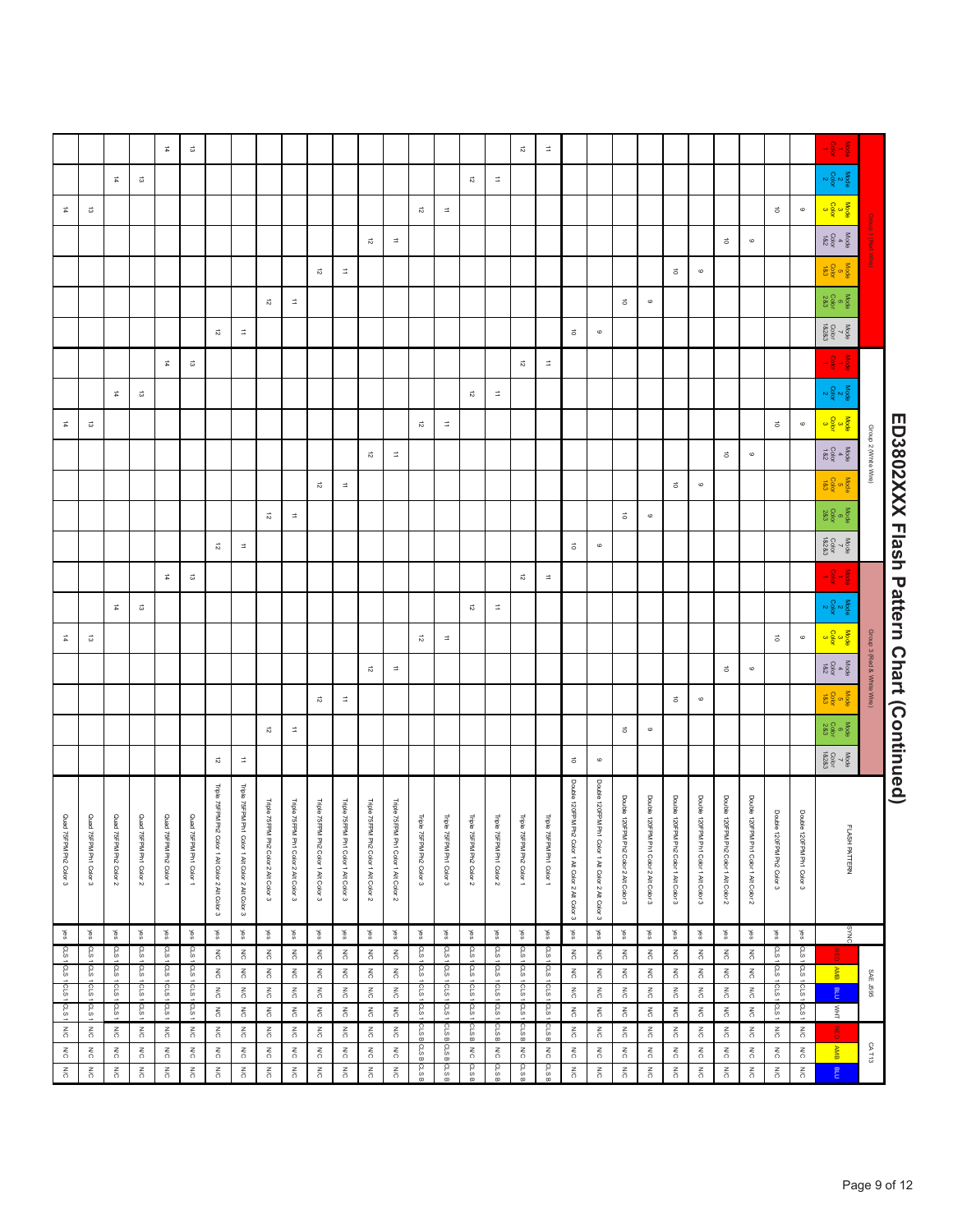|                                          |                            | $-\frac{5}{9}$ $-\frac{5}{9}$                                                                                                                                                                                                                                                                                                                                                                                                                                      |                                                            |                                           |                                              |                                                            |                                        |                                                                 |                                                                                         |                                                | $\vec{\sigma}$       | $\vec{\circ}$                       |                                     |                                 |                                 |                                       |                                     |                                     |                                                  |                                     |                                     |                                     |                                                 |                                                                                                                                                                  | $\overrightarrow{\phantom{a}}$            |                                  |                                    | $\vec{a}$                                                     |                                              |                                  | $\vec{\circ}$                          |                                                                  |
|------------------------------------------|----------------------------|--------------------------------------------------------------------------------------------------------------------------------------------------------------------------------------------------------------------------------------------------------------------------------------------------------------------------------------------------------------------------------------------------------------------------------------------------------------------|------------------------------------------------------------|-------------------------------------------|----------------------------------------------|------------------------------------------------------------|----------------------------------------|-----------------------------------------------------------------|-----------------------------------------------------------------------------------------|------------------------------------------------|----------------------|-------------------------------------|-------------------------------------|---------------------------------|---------------------------------|---------------------------------------|-------------------------------------|-------------------------------------|--------------------------------------------------|-------------------------------------|-------------------------------------|-------------------------------------|-------------------------------------------------|------------------------------------------------------------------------------------------------------------------------------------------------------------------|-------------------------------------------|----------------------------------|------------------------------------|---------------------------------------------------------------|----------------------------------------------|----------------------------------|----------------------------------------|------------------------------------------------------------------|
|                                          |                            | $\frac{\text{Nog}}{\text{2}} \propto \frac{1}{2} \text{N}$                                                                                                                                                                                                                                                                                                                                                                                                         |                                                            |                                           |                                              |                                                            |                                        |                                                                 |                                                                                         |                                                |                      |                                     | $\vec{\sigma}$                      | $\vec{\circ}$                   |                                 |                                       |                                     |                                     |                                                  |                                     |                                     |                                     |                                                 |                                                                                                                                                                  |                                           | $\overrightarrow{\mathbf{u}}$    |                                    |                                                               | $\vec{\circ}$                                |                                  |                                        | $\vec{\circ}$                                                    |
|                                          |                            |                                                                                                                                                                                                                                                                                                                                                                                                                                                                    |                                                            |                                           |                                              |                                                            |                                        |                                                                 |                                                                                         |                                                |                      |                                     |                                     |                                 | $\overrightarrow{\mathbf{G}}$   | $\vec{0}$                             |                                     |                                     |                                                  |                                     |                                     |                                     |                                                 |                                                                                                                                                                  |                                           |                                  | $\overrightarrow{\mathcal{L}}$     |                                                               |                                              | $\vec{a}$                        |                                        |                                                                  |
|                                          |                            | $\begin{array}{c} \text{Mode} \\ \text{Cobr} \\ \text{Cobr} \end{array}$                                                                                                                                                                                                                                                                                                                                                                                           | $\vec{\omega}$                                             | $\vec{a}$                                 |                                              |                                                            |                                        |                                                                 |                                                                                         |                                                |                      |                                     |                                     |                                 |                                 |                                       | $\vec{\sigma}$                      | $\vec{a}$                           |                                                  |                                     |                                     |                                     |                                                 |                                                                                                                                                                  |                                           |                                  |                                    |                                                               |                                              |                                  |                                        |                                                                  |
|                                          |                            | Mode<br>Color<br>183                                                                                                                                                                                                                                                                                                                                                                                                                                               |                                                            |                                           | $\vec{\omega}$                               | $\vec{a}$                                                  |                                        |                                                                 |                                                                                         |                                                |                      |                                     |                                     |                                 |                                 |                                       |                                     |                                     | G,                                               | $\vec{\circ}$                       |                                     |                                     |                                                 |                                                                                                                                                                  |                                           |                                  |                                    |                                                               |                                              |                                  |                                        |                                                                  |
|                                          |                            | $\begin{array}{c}\n\text{Node} \\ \text{E} \\ \text{Qol} \\ \text{28.3}\n\end{array}$                                                                                                                                                                                                                                                                                                                                                                              |                                                            |                                           |                                              |                                                            | ಪ                                      | $\overrightarrow{a}$                                            |                                                                                         |                                                |                      |                                     |                                     |                                 |                                 |                                       |                                     |                                     |                                                  |                                     | क्रे                                | ಹ                                   |                                                 |                                                                                                                                                                  |                                           |                                  |                                    |                                                               |                                              |                                  |                                        |                                                                  |
|                                          |                            | $\begin{array}{c}\n\text{Mode} \\ \hline\n\sigma \\ \hline\n\sigma\n\end{array}$                                                                                                                                                                                                                                                                                                                                                                                   |                                                            |                                           |                                              |                                                            |                                        |                                                                 | $\vec{\omega}$                                                                          | $\vec{\mathbf{a}}$                             |                      |                                     |                                     |                                 |                                 |                                       |                                     |                                     |                                                  |                                     |                                     |                                     | $\vec{\mathfrak{G}}$                            | $\vec{\circ}$                                                                                                                                                    |                                           |                                  |                                    |                                                               |                                              |                                  |                                        |                                                                  |
|                                          |                            | $-\frac{5}{9} - \frac{5}{9}$                                                                                                                                                                                                                                                                                                                                                                                                                                       |                                                            |                                           |                                              |                                                            |                                        |                                                                 |                                                                                         |                                                | $\vec{\sigma}$       | $\vec{\circ}$                       |                                     |                                 |                                 |                                       |                                     |                                     |                                                  |                                     |                                     |                                     |                                                 |                                                                                                                                                                  | $\overrightarrow{\mathcal{L}}$            |                                  |                                    | $\vec{a}$                                                     |                                              |                                  | $\vec{\circ}$                          |                                                                  |
|                                          |                            | $\frac{\text{Nog}}{\text{C}} \propto \frac{1}{2} \propto$                                                                                                                                                                                                                                                                                                                                                                                                          |                                                            |                                           |                                              |                                                            |                                        |                                                                 |                                                                                         |                                                |                      |                                     | $\vec{\sigma}$                      | $\vec{\circ}$                   |                                 |                                       |                                     |                                     |                                                  |                                     |                                     |                                     |                                                 |                                                                                                                                                                  |                                           | $\overrightarrow{\mathbf{u}}$    |                                    |                                                               | $\vec{\circ}$                                |                                  |                                        | $\vec{\circ}$                                                    |
|                                          |                            |                                                                                                                                                                                                                                                                                                                                                                                                                                                                    |                                                            |                                           |                                              |                                                            |                                        |                                                                 |                                                                                         |                                                |                      |                                     |                                     |                                 | $\vec{\sigma}$                  | $\vec{0}$                             |                                     |                                     |                                                  |                                     |                                     |                                     |                                                 |                                                                                                                                                                  |                                           |                                  | $\overrightarrow{\mathcal{L}}$     |                                                               |                                              | $\vec{a}$                        |                                        |                                                                  |
|                                          | Group 2 (White Wire)       | $\frac{\text{Node}}{4} \approx \frac{\text{O}}{2} \frac{\text{d}}{2}$                                                                                                                                                                                                                                                                                                                                                                                              | $\vec{\omega}$                                             | $\vec{a}$                                 |                                              |                                                            |                                        |                                                                 |                                                                                         |                                                |                      |                                     |                                     |                                 |                                 |                                       | क्रे                                | $\vec{a}$                           |                                                  |                                     |                                     |                                     |                                                 |                                                                                                                                                                  |                                           |                                  |                                    |                                                               |                                              |                                  |                                        |                                                                  |
|                                          |                            | $\begin{array}{c}\n\text{Node} \\ \text{E} \\ \text{E} \\ \text{E} \\ \text{E} \\ \text{E} \\ \text{E} \\ \text{E} \\ \text{E} \\ \text{E} \\ \text{E} \\ \text{E} \\ \text{E} \\ \text{E} \\ \text{E} \\ \text{E} \\ \text{E} \\ \text{E} \\ \text{E} \\ \text{E} \\ \text{E} \\ \text{E} \\ \text{E} \\ \text{E} \\ \text{E} \\ \text{E} \\ \text{E} \\ \text{E} \\ \text{E} \\ \text{E} \\ \text{E} \\ \text{E} \\ \text{E} \\ \text{E} \\ \text{E} \\ \text$   |                                                            |                                           | $\vec{\omega}$                               | $\vec{p}$                                                  |                                        |                                                                 |                                                                                         |                                                |                      |                                     |                                     |                                 |                                 |                                       |                                     |                                     | $\vec{\sigma}$                                   | $\vec{\circ}$                       |                                     |                                     |                                                 |                                                                                                                                                                  |                                           |                                  |                                    |                                                               |                                              |                                  |                                        |                                                                  |
|                                          |                            | $\begin{array}{c}\n\text{Nog} \\ \text{Oog} \\ \text{28.3}\n\end{array}$                                                                                                                                                                                                                                                                                                                                                                                           |                                                            |                                           |                                              |                                                            | $\vec{\omega}$                         | $\overrightarrow{\mathbf{a}}$                                   |                                                                                         |                                                |                      |                                     |                                     |                                 |                                 |                                       |                                     |                                     |                                                  |                                     | $\vec{\sigma}$                      | $\vec{\circ}$                       |                                                 |                                                                                                                                                                  |                                           |                                  |                                    |                                                               |                                              |                                  |                                        |                                                                  |
|                                          |                            | $\begin{array}{cc}\n\text{Mode} \\ \begin{array}{c}\n\tau \\ \text{Cobr} \\ \text{18283}\n\end{array}\n\end{array}$                                                                                                                                                                                                                                                                                                                                                |                                                            |                                           |                                              |                                                            |                                        |                                                                 | $\vec{\omega}$                                                                          | $\vec{a}$                                      |                      |                                     |                                     |                                 |                                 |                                       |                                     |                                     |                                                  |                                     |                                     |                                     | $\vec{\mathfrak{G}}$                            | $\vec{\circ}$                                                                                                                                                    |                                           |                                  |                                    |                                                               |                                              |                                  |                                        |                                                                  |
|                                          |                            | $\frac{1}{2} - \frac{1}{2} - \frac{1}{2}$                                                                                                                                                                                                                                                                                                                                                                                                                          |                                                            |                                           |                                              |                                                            |                                        |                                                                 |                                                                                         |                                                | $\vec{\sigma}$       | $\vec{\circ}$                       |                                     |                                 |                                 |                                       |                                     |                                     |                                                  |                                     |                                     |                                     |                                                 |                                                                                                                                                                  | $\overrightarrow{\mathcal{L}}$            |                                  |                                    | $\vec{a}$                                                     |                                              |                                  | $\vec{6}$                              |                                                                  |
|                                          |                            | $\frac{\log 2}{\log 2}$                                                                                                                                                                                                                                                                                                                                                                                                                                            |                                                            |                                           |                                              |                                                            |                                        |                                                                 |                                                                                         |                                                |                      |                                     | $\overrightarrow{\mathrm{G}}$       | $\vec{a}$                       |                                 |                                       |                                     |                                     |                                                  |                                     |                                     |                                     |                                                 |                                                                                                                                                                  |                                           | $\overrightarrow{\phantom{a}}$   |                                    |                                                               | $\vec{\boldsymbol{\omega}}$                  |                                  |                                        | $\vec{\circ}$                                                    |
|                                          |                            | $\frac{\text{100}}{\text{100}}\text{cm}$                                                                                                                                                                                                                                                                                                                                                                                                                           |                                                            |                                           |                                              |                                                            |                                        |                                                                 |                                                                                         |                                                |                      |                                     |                                     |                                 | $\overrightarrow{\mathbf{G}}$   | $\vec{a}$                             |                                     |                                     |                                                  |                                     |                                     |                                     |                                                 |                                                                                                                                                                  |                                           |                                  | $\overrightarrow{z}$               |                                                               |                                              | $\vec{a}$                        |                                        |                                                                  |
|                                          |                            | $\frac{\text{Nog}}{\text{d} \cdot \text{Nog}}$                                                                                                                                                                                                                                                                                                                                                                                                                     | $\vec{\omega}$                                             | $\overrightarrow{\mathbf{a}}$             |                                              |                                                            |                                        |                                                                 |                                                                                         |                                                |                      |                                     |                                     |                                 |                                 |                                       | $\vec{\sigma}$                      | $\vec{\circ}$                       |                                                  |                                     |                                     |                                     |                                                 |                                                                                                                                                                  |                                           |                                  |                                    |                                                               |                                              |                                  |                                        |                                                                  |
|                                          | Group 3 (Red & White Wire) | $\begin{array}{c}\n\log a \\ \log b \\ \log 3\n\end{array}$                                                                                                                                                                                                                                                                                                                                                                                                        |                                                            |                                           | $\vec{\omega}$                               | $\vec{a}$                                                  |                                        |                                                                 |                                                                                         |                                                |                      |                                     |                                     |                                 |                                 |                                       |                                     |                                     |                                                  | $\vec{a}$                           |                                     |                                     |                                                 |                                                                                                                                                                  |                                           |                                  |                                    |                                                               |                                              |                                  |                                        |                                                                  |
|                                          |                            | $\begin{array}{c} \text{Mode} \\ \text{6} \\ \text{Cobr} \\ \text{28.3} \end{array}$                                                                                                                                                                                                                                                                                                                                                                               |                                                            |                                           |                                              |                                                            |                                        |                                                                 |                                                                                         |                                                |                      |                                     |                                     |                                 |                                 |                                       |                                     |                                     | $\vec{\sigma}$                                   |                                     |                                     |                                     |                                                 |                                                                                                                                                                  |                                           |                                  |                                    |                                                               |                                              |                                  |                                        |                                                                  |
|                                          |                            |                                                                                                                                                                                                                                                                                                                                                                                                                                                                    |                                                            |                                           |                                              |                                                            | $\vec{\omega}$                         | $\overrightarrow{\mathbf{a}}$                                   |                                                                                         |                                                |                      |                                     |                                     |                                 |                                 |                                       |                                     |                                     |                                                  |                                     | $\vec{\sigma}$                      | $\vec{\circ}$                       |                                                 |                                                                                                                                                                  |                                           |                                  |                                    |                                                               |                                              |                                  |                                        |                                                                  |
| ED3802XXX Hash Pattern Chart (Continued) |                            | $\begin{array}{cc}\n\text{Mode} \\ \begin{array}{c}\n\text{.} \\ \text{.} \\ \text{.} \\ \text{.} \\ \text{.} \\ \text{.} \\ \text{.} \\ \text{.} \\ \text{.} \\ \text{.} \\ \text{.} \\ \text{.} \\ \text{.} \\ \text{.} \\ \text{.} \\ \text{.} \\ \text{.} \\ \text{.} \\ \text{.} \\ \text{.} \\ \text{.} \\ \text{.} \\ \text{.} \\ \text{.} \\ \text{.} \\ \text{.} \\ \text{.} \\ \text{.} \\ \text{.} \\ \text{.} \\ \text{.} \\ \text{.} \\ \text{.} \\ $ |                                                            |                                           |                                              |                                                            |                                        |                                                                 | $\vec{\omega}$                                                                          | $\overrightarrow{\mathbf{a}}$                  |                      |                                     |                                     |                                 |                                 |                                       |                                     |                                     |                                                  |                                     |                                     |                                     | $\vec{\sigma}$                                  | $\vec{\circ}$                                                                                                                                                    |                                           |                                  |                                    |                                                               |                                              |                                  |                                        |                                                                  |
|                                          |                            |                                                                                                                                                                                                                                                                                                                                                                                                                                                                    |                                                            |                                           |                                              |                                                            |                                        |                                                                 | Quad 75FPM Ph1 Color 1 Alt Color 2 Alt Color 3                                          | Quad 75FPM Ph2 Color 1 Alt Color 2 Alt Color 3 | Ouad                 | peng                                | Ouad                                | Ouad                            | Ouad                            | Quad                                  |                                     |                                     |                                                  |                                     |                                     |                                     | Quad 150FPM Ph1 Color 1 Alt Color 2 Alt Color 3 | Quad 150FPM Ph2 Color 1 Alt Color 2 Alt Color 3                                                                                                                  |                                           |                                  |                                    |                                                               |                                              |                                  |                                        |                                                                  |
|                                          |                            | FLASH PATTERN                                                                                                                                                                                                                                                                                                                                                                                                                                                      | Quad 75FPM Ph1 Color 1 AltColor 2                          | Quad 75FPM Ph2 Color 1 Alt Color 2        | Quad 75FPM Ph1 Color 1 AltColor 3            | Quad 75FPM Ph2 Color 1 Alt Color 3                         | Quad 75FPM Ph1 Color 2 AltColor 3      | Quad 75FPM Ph2 Color 2 Alt Color 3                              |                                                                                         |                                                |                      |                                     |                                     |                                 |                                 |                                       | Quad 150FPM Ph1 Color 1 Alt Color 2 | Quad 150FPM Ph2 Color 1 Alt Color 2 | Quad 150FPM Ph1 Color 1 Alt Color 3              | Quad 150FPM Ph2 Color 1 Alt Color 3 | Quad 150FPM Ph1 Color 2 Alt Color 3 | Quad 150FPM Ph2 Color 2 Alt Color 3 |                                                 |                                                                                                                                                                  | CAT13 Single Flash 75FPM Color 1          | CAT13 Single Flash 75FPM Color 2 | CAT13 Single Flash 75FPM Color 3   | CAT13 Double Flash 75FPM Color 1                              | CAT13 Double Flash 75FPM Color 2             | CAT13 Double Flash 75FPM Color 3 | NFPA-Quad Flash 75FPM Color            | NFPA-Quad Flash 75FPM Color 2                                    |
|                                          |                            |                                                                                                                                                                                                                                                                                                                                                                                                                                                                    |                                                            |                                           |                                              |                                                            |                                        |                                                                 |                                                                                         |                                                | 150FPM Ph1 Color 1   | 150FPM Ph2 Color 1                  | 150FPM Ph1 Color 2                  | 150FPM Ph2 Color 2              | 150FPM Ph1 Color 3              | 150FPM Ph2 Color 3                    |                                     |                                     |                                                  |                                     |                                     |                                     |                                                 |                                                                                                                                                                  |                                           |                                  |                                    |                                                               |                                              |                                  |                                        |                                                                  |
|                                          |                            |                                                                                                                                                                                                                                                                                                                                                                                                                                                                    |                                                            |                                           |                                              |                                                            |                                        |                                                                 |                                                                                         |                                                |                      |                                     |                                     |                                 |                                 |                                       |                                     |                                     |                                                  |                                     |                                     |                                     |                                                 |                                                                                                                                                                  |                                           |                                  |                                    |                                                               |                                              |                                  |                                        |                                                                  |
|                                          |                            | SYNC                                                                                                                                                                                                                                                                                                                                                                                                                                                               | $\geqslant$                                                | $\frac{1}{8}$                             | yes                                          | $\frac{1}{8}$                                              | $\geqslant$                            | $\frac{1}{8}$                                                   | yes                                                                                     | $\stackrel{\textstyle<}{\textstyle\sim}$       | $\mathbb{\tilde{s}}$ | $\geqslant$                         | yes                                 | yes                             | $\frac{1}{8}$                   | $\frac{\infty}{8}$                    | $\frac{\times}{8}$                  | $\frac{1}{8}$                       | $\geqslant$                                      | $\frac{1}{30}$                      | $\frac{\infty}{8}$                  | $\frac{1}{2}$                       | yes                                             | $\frac{\times}{8}$                                                                                                                                               | $\overline{\circ}$                        | $\overline{\mathbf{5}}$          | $\overline{\circ}$                 | $\overline{\mathbb{S}}$                                       | $\overline{\circ}$                           | $\overline{\circ}$               | $\overline{\circ}$                     | $\overline{\circ}$                                               |
|                                          |                            | 굠                                                                                                                                                                                                                                                                                                                                                                                                                                                                  | $\lesssim$                                                 | $\leq$                                    | N/C                                          | $\lesssim$                                                 | $\frac{1}{2}$                          | $\frac{1}{\sqrt{2}}$                                            | N/C                                                                                     | N/C                                            |                      |                                     |                                     |                                 |                                 |                                       | N/C                                 | ΝC                                  | ΝC                                               | $\lesssim$                          | $\lesssim$                          | $\lesssim$                          | N/C                                             | $\geqslant$                                                                                                                                                      |                                           |                                  |                                    |                                                               |                                              |                                  |                                        | cus il cus il cus il cus 1                                       |
|                                          |                            |                                                                                                                                                                                                                                                                                                                                                                                                                                                                    |                                                            |                                           |                                              |                                                            |                                        |                                                                 |                                                                                         |                                                |                      |                                     |                                     |                                 |                                 |                                       |                                     |                                     |                                                  |                                     |                                     |                                     |                                                 |                                                                                                                                                                  |                                           |                                  |                                    |                                                               |                                              |                                  |                                        |                                                                  |
|                                          |                            |                                                                                                                                                                                                                                                                                                                                                                                                                                                                    | $\leqslant$                                                | $\lesssim$                                | $\leqslant$                                  | $\lessapprox$                                              | $\frac{1}{\sqrt{2}}$                   | N/C                                                             | N/C                                                                                     | $\frac{1}{2}$                                  |                      |                                     |                                     | $\frac{1}{2}$                   |                                 | $\overline{\phantom{0}}$              | $\frac{1}{2}$                       | N/C                                 | $\frac{1}{\sqrt{2}}$                             | $\frac{1}{2}$                       | $\mathop{\rm SO}\nolimits$          | $\lesssim$                          | $\lesssim$                                      | N/C                                                                                                                                                              |                                           |                                  |                                    |                                                               | c<br>S                                       |                                  |                                        |                                                                  |
|                                          |                            | 고<br>민                                                                                                                                                                                                                                                                                                                                                                                                                                                             | $\lessapprox$                                              | $\lessapprox$                             | $\lesssim$                                   | $\lessapprox$                                              | $\lessapprox$                          | $\lessapprox$                                                   | $\lesssim$                                                                              | $\frac{1}{2}$                                  | $\lessapprox$        | $\lessapprox$                       | $\lessapprox$                       | $\lessapprox$                   | $\lessapprox$                   | $\lessapprox$                         | $\lessapprox$                       | $\frac{1}{2}$                       | $\lessapprox$                                    | $\lessapprox$                       | $\lessapprox$                       | $\lessapprox$                       | $\lesssim$                                      | $\lesssim$                                                                                                                                                       | crsB                                      |                                  | GLS B                              | CLS B                                                         | CLSB                                         | CLSB                             | CLS B                                  | icrs B WC                                                        |
|                                          |                            |                                                                                                                                                                                                                                                                                                                                                                                                                                                                    |                                                            | N/C                                       | N/C                                          | $\mathop{\gtrless}\limits_{\mathop{\mathcal{O}}\nolimits}$ | $\leqslant$                            |                                                                 |                                                                                         | $\lesssim$                                     | $\frac{1}{20}$       | N/C                                 | ΜC                                  | N/C                             | $\mathop{\rm SO}\nolimits$      | $\lesssim$                            | $\leq$                              |                                     | N/C                                              | $\lesssim$                          | $\mathop{\rm SO}\nolimits$          | $\lesssim$                          | N/C                                             | N/C                                                                                                                                                              | N/C                                       |                                  |                                    |                                                               |                                              |                                  |                                        | e s p                                                            |
|                                          | SAE J595<br>CAT13          | AMB BLU<br>$\frac{1}{2}$<br><b>AMB</b><br>$n =$                                                                                                                                                                                                                                                                                                                                                                                                                    | $\lessapprox$<br>$\lessapprox$<br>$\lesssim$<br>$\lesssim$ | $\lessapprox$<br>$\lesssim$<br>$\lesssim$ | $\frac{1}{2}$<br>$\frac{1}{2}$<br>$\lesssim$ | $\frac{2}{5}$<br>$\frac{2}{5}$<br>$\lesssim$               | $\lesssim$<br>$\lesssim$<br>$\lesssim$ | $\frac{1}{\sqrt{2}}$<br>$M_{\rm C}$<br>$\lesssim$<br>$\lesssim$ | $\mathop{\mathsf{S}}\limits_{{\mathsf{O}}}$<br>$\frac{1}{\sqrt{2}}$<br>$\lesssim$<br>ΜC | $\lesssim$<br>$\frac{1}{\sqrt{2}}$<br>$\leq$   |                      | crs 1 crs 1 crs 1 crs<br>$\lesssim$ | crs 1 crs 1 crs 1 crs<br>$\lesssim$ | crs 1 crs 1 crs 1 crs<br>$\leq$ | crs 1 crs 1 crs 1<br>$\lesssim$ | 570<br>cLs 1 cLs 1 cLs<br>$\leqslant$ | LS10<br>crs 1 <sub>0</sub> crs      | $\lesssim$<br>$\frac{1}{\sqrt{2}}$  | $\lesssim$<br>$\frac{1}{\sqrt{2}}$<br>$\lesssim$ | $\lesssim$<br>$\lessapprox$         | $\lessapprox$<br>$\lesssim$         | $\lesssim$<br>$\lesssim$            | $\lesssim$<br>$\lessapprox$                     | $\mathop{\mathsf{S}}\limits_{{\mathsf{O}}}$<br>$\lessapprox$<br>$\lesssim$<br>$\lesssim$<br>ΜC<br>$\lesssim$<br>N/C<br>$\lesssim$<br>$\lesssim$<br>$\lessapprox$ | $\lessapprox$<br>$\lesssim$<br>$\lesssim$ | crs 1 crs 1 crs 1 crs<br>CLSB    | crs 1 crs 1 crs 1 crs<br>CLS B N/C | crs 1 crs 1 crs 1 crs 1<br>asp <sub>lets</sub><br><b>GLSB</b> | crs i crs i crs i crs<br>$\lesssim$<br>CLS B | c.s<br>cLs 1 cLs 1<br>$\lesssim$ | CLS1<br>crs 1 crs 1 crs<br><b>GLSB</b> | CLS1<br>cLs 1 cLs 1 cLs 1<br>$\lesssim$<br>e s p<br>CLSB<br>CLSB |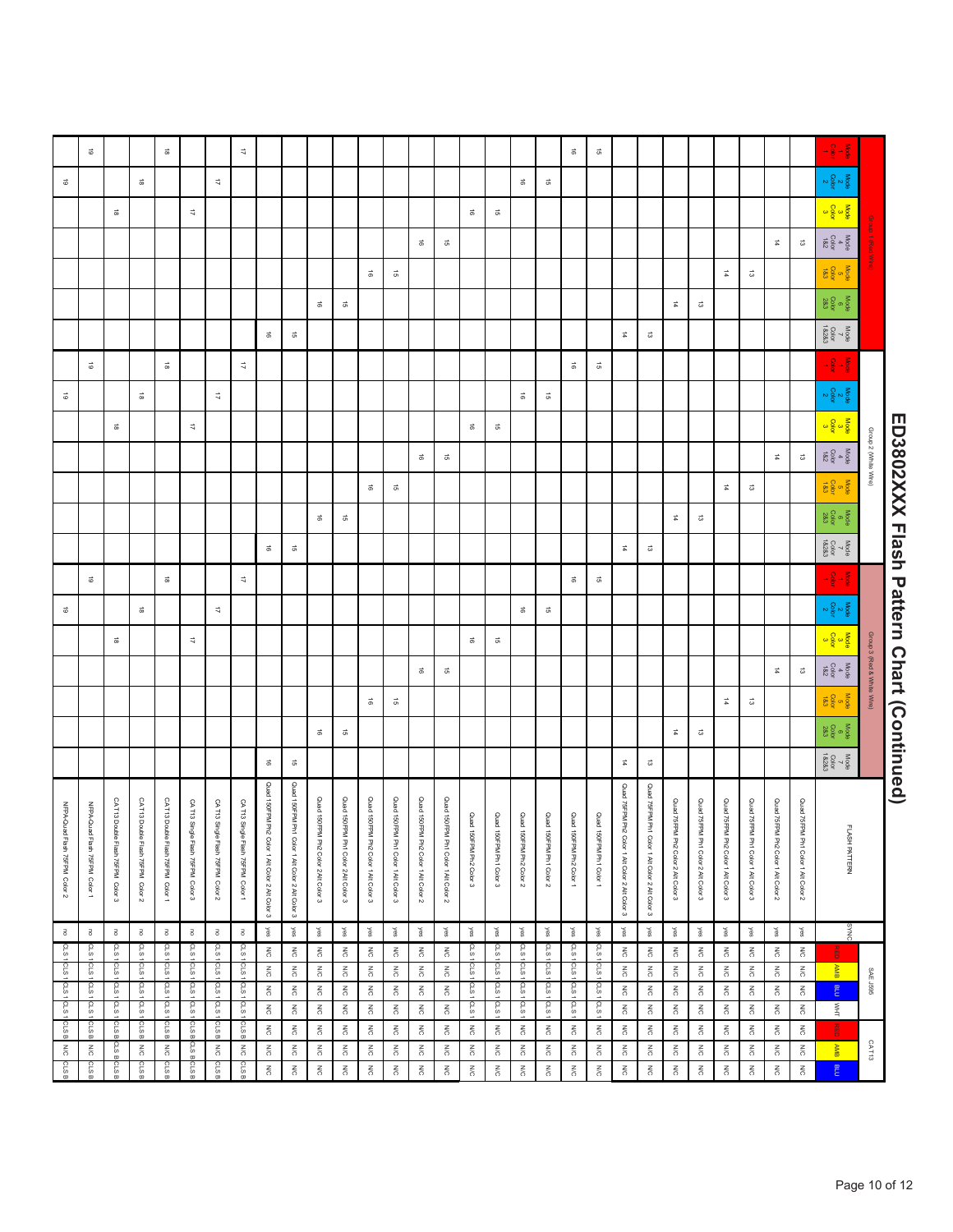|                                           |                            | $-\frac{5}{9} - \frac{5}{9}$                                                                                                                                                                                                                                                                                                                                                                                                                                                                |                               | 20                            |                          |                                  | $\overline{\phantom{a}}$             |                                      |                                      | 22                                     |                                       |                                        | 23                       |                                  |                       | 24                               |                                  |                          |
|-------------------------------------------|----------------------------|---------------------------------------------------------------------------------------------------------------------------------------------------------------------------------------------------------------------------------------------------------------------------------------------------------------------------------------------------------------------------------------------------------------------------------------------------------------------------------------------|-------------------------------|-------------------------------|--------------------------|----------------------------------|--------------------------------------|--------------------------------------|--------------------------------------|----------------------------------------|---------------------------------------|----------------------------------------|--------------------------|----------------------------------|-----------------------|----------------------------------|----------------------------------|--------------------------|
|                                           |                            | $\frac{\text{Mode}}{\text{Cdot}}$                                                                                                                                                                                                                                                                                                                                                                                                                                                           |                               |                               | 20                       |                                  |                                      | 21                                   |                                      |                                        | 22                                    |                                        |                          | 23                               |                       |                                  | 24                               |                          |
|                                           |                            |                                                                                                                                                                                                                                                                                                                                                                                                                                                                                             | $\vec{\circ}$                 |                               |                          | 20                               |                                      |                                      | 21                                   |                                        |                                       | 22                                     |                          |                                  | 23                    |                                  |                                  | 24                       |
|                                           | Group 1 (Red Wire)         | $\frac{\text{Mode}}{4}$<br>$\frac{4}{182}$                                                                                                                                                                                                                                                                                                                                                                                                                                                  |                               |                               |                          |                                  |                                      |                                      |                                      |                                        |                                       |                                        |                          |                                  |                       |                                  |                                  |                          |
|                                           |                            | $\frac{\text{Mode}}{\text{Cobr}}$                                                                                                                                                                                                                                                                                                                                                                                                                                                           |                               |                               |                          |                                  |                                      |                                      |                                      |                                        |                                       |                                        |                          |                                  |                       |                                  |                                  |                          |
|                                           |                            | $\begin{array}{c}\n\text{Mode} \\ 6 \\ \text{Cobr} \\ 283\n\end{array}$                                                                                                                                                                                                                                                                                                                                                                                                                     |                               |                               |                          |                                  |                                      |                                      |                                      |                                        |                                       |                                        |                          |                                  |                       |                                  |                                  |                          |
|                                           |                            | $\begin{array}{c}\n\text{Mode} \\ \begin{array}{c}\n\text{7.4}\n\end{array} \\ \begin{array}{c}\n\text{7.5}\n\end{array} \\ \begin{array}{c}\n\text{7.6}\n\end{array} \\ \begin{array}{c}\n\text{7.6}\n\end{array} \\ \begin{array}{c}\n\text{7.6}\n\end{array} \\ \begin{array}{c}\n\text{7.6}\n\end{array} \\ \begin{array}{c}\n\text{7.6}\n\end{array} \\ \begin{array}{c}\n\text{7.6}\n\end{array} \\ \begin{array}{c}\n\text{7.6}\n\end{array} \\ \begin{array}{c}\n$                  |                               |                               |                          |                                  |                                      |                                      |                                      |                                        |                                       |                                        |                          |                                  |                       |                                  |                                  |                          |
|                                           |                            | $-\frac{8}{9} - \frac{8}{9}$                                                                                                                                                                                                                                                                                                                                                                                                                                                                |                               | œ                             |                          |                                  | $\overline{\mathbf{z}}$              |                                      |                                      | B                                      |                                       |                                        | 23                       |                                  |                       | ÞZ                               |                                  |                          |
|                                           |                            | $\frac{\text{Node}}{\text{a} \times \frac{\text{Object}}{\text{a}}}$                                                                                                                                                                                                                                                                                                                                                                                                                        |                               |                               | $\approx$                |                                  |                                      | $\overline{2}$                       |                                      |                                        | 22                                    |                                        |                          | 23                               |                       |                                  | 24                               |                          |
|                                           |                            |                                                                                                                                                                                                                                                                                                                                                                                                                                                                                             | $\vec{\circ}$                 |                               |                          | 20                               |                                      |                                      | 21                                   |                                        |                                       | 22                                     |                          |                                  | 23                    |                                  |                                  | 24                       |
|                                           | Group 2 (White Wire)       | Mode<br>$\begin{array}{c}\n 4 \\  4 \\   Cobr \\  182\n\end{array}$                                                                                                                                                                                                                                                                                                                                                                                                                         |                               |                               |                          |                                  |                                      |                                      |                                      |                                        |                                       |                                        |                          |                                  |                       |                                  |                                  |                          |
|                                           |                            | $\frac{\text{Mode}}{\text{Cator}}$                                                                                                                                                                                                                                                                                                                                                                                                                                                          |                               |                               |                          |                                  |                                      |                                      |                                      |                                        |                                       |                                        |                          |                                  |                       |                                  |                                  |                          |
|                                           |                            | $\begin{array}{c}\n\text{Mode} \\ \text{Cobr} \\ \text{28.3}\n\end{array}$                                                                                                                                                                                                                                                                                                                                                                                                                  |                               |                               |                          |                                  |                                      |                                      |                                      |                                        |                                       |                                        |                          |                                  |                       |                                  |                                  |                          |
|                                           |                            | $\begin{array}{c}\n\text{Mode} \\ 7 \\ \text{Cobr} \\ 18283\n\end{array}$                                                                                                                                                                                                                                                                                                                                                                                                                   |                               |                               |                          |                                  |                                      |                                      |                                      |                                        |                                       |                                        |                          |                                  |                       |                                  |                                  |                          |
|                                           |                            | $-\frac{8}{9}$ $-\frac{8}{9}$                                                                                                                                                                                                                                                                                                                                                                                                                                                               |                               | 20                            |                          |                                  | 21                                   |                                      |                                      | 22                                     |                                       |                                        | 23                       |                                  |                       | 24                               |                                  |                          |
|                                           |                            | $\frac{\text{Mode}}{\text{Cobr}}$                                                                                                                                                                                                                                                                                                                                                                                                                                                           |                               |                               | $\overline{c}$           |                                  |                                      | 21                                   |                                      |                                        | 22                                    |                                        |                          | 23                               |                       |                                  | 24                               |                          |
|                                           |                            |                                                                                                                                                                                                                                                                                                                                                                                                                                                                                             | $\vec{\circ}$                 |                               |                          | 20                               |                                      |                                      | 21                                   |                                        |                                       | 22                                     |                          |                                  | 23                    |                                  |                                  | ÞZ                       |
|                                           | Group 3 (Red & White Wire) | $\begin{array}{c}\n\text{Mode} \\ \text{Cobr} \\ \text{Cobr} \\ \text{18.2}\n\end{array}$                                                                                                                                                                                                                                                                                                                                                                                                   |                               |                               |                          |                                  |                                      |                                      |                                      |                                        |                                       |                                        |                          |                                  |                       |                                  |                                  |                          |
|                                           |                            | $\frac{\text{Mode}}{\text{Colar}}$                                                                                                                                                                                                                                                                                                                                                                                                                                                          |                               |                               |                          |                                  |                                      |                                      |                                      |                                        |                                       |                                        |                          |                                  |                       |                                  |                                  |                          |
|                                           |                            | $\begin{array}{c}\n\text{Node} \\ \text{Node} \\ \text{Node} \\ \text{Node} \\ \text{Node} \\ \text{Node} \\ \text{Node} \\ \text{Node} \\ \text{Node} \\ \text{Node} \\ \text{Node} \\ \text{Node} \\ \text{Node} \\ \text{Node} \\ \text{Node} \\ \text{Node} \\ \text{Node} \\ \text{Node} \\ \text{Node} \\ \text{Node} \\ \text{Node} \\ \text{Node} \\ \text{Node} \\ \text{Node} \\ \text{Node} \\ \text{Node} \\ \text{Node} \\ \text{Node} \\ \text{Node} \\ \text{Node} \\ \text$ |                               |                               |                          |                                  |                                      |                                      |                                      |                                        |                                       |                                        |                          |                                  |                       |                                  |                                  |                          |
|                                           |                            | $\begin{array}{cc}\n\text{Mode} & \text{Total} \\ \hline\n\end{array}$                                                                                                                                                                                                                                                                                                                                                                                                                      |                               |                               |                          |                                  |                                      |                                      |                                      |                                        |                                       |                                        |                          |                                  |                       |                                  |                                  |                          |
| ED3802XXX Flash Pattern Chart (Continued) |                            |                                                                                                                                                                                                                                                                                                                                                                                                                                                                                             |                               |                               |                          |                                  |                                      |                                      |                                      |                                        |                                       |                                        |                          |                                  |                       |                                  |                                  |                          |
|                                           |                            |                                                                                                                                                                                                                                                                                                                                                                                                                                                                                             | NFPA-Quad Flash 75FPM Color 3 | ModuFlash sim. Color 1        | ModuFlash sim. Color 2   | ModuFlash sim. Color 3           | 2 Double Flash, 2 Quad Flash Color 1 | 2 Double Flash, 2 Quad Flash Color 2 | 2 Double Flash, 2 Quad Flash Color 3 | 4 Single Flash ,2 Triple Flash Color 1 | 4 Single Flash 2 Triple Flash Color 2 | 4 Single Flash, 2 Triple Flash Color 3 |                          |                                  |                       |                                  |                                  | Steady Burn Color 3      |
|                                           |                            | <b>LASH PATTERN</b>                                                                                                                                                                                                                                                                                                                                                                                                                                                                         |                               |                               |                          |                                  |                                      |                                      |                                      |                                        |                                       |                                        | Autorun Color 1          | Autorun Color 2                  | Autorun Color 3       | Steady Burn Color 1              | Steady Burn Color 2              |                          |
|                                           |                            |                                                                                                                                                                                                                                                                                                                                                                                                                                                                                             |                               |                               |                          |                                  |                                      |                                      |                                      |                                        |                                       |                                        |                          |                                  |                       |                                  |                                  |                          |
|                                           |                            | SYNC                                                                                                                                                                                                                                                                                                                                                                                                                                                                                        | $\overline{\phantom{a}}$      | $\overline{\circ}$            | $\overline{\circ}$       | $\overline{\circ}$               | $\overline{\phantom{a}}$             | ō                                    | $\overline{a}$                       | $\overline{6}$                         | $\overline{\phantom{a}}$              | ō                                      | $\overline{\circ}$       | $\overline{\circ}$               | $\overline{\circ}$    | $\overline{\rm s}$               | $\overline{\circ}$               | $\overline{\circ}$       |
|                                           |                            | Ő                                                                                                                                                                                                                                                                                                                                                                                                                                                                                           | are illers 1 pus 1 pus        | N/C                           | $\frac{8}{20}$           | $\frac{8}{10}$                   | $\frac{1}{20}$                       | $\frac{1}{20}$                       | N/C                                  | N/C                                    | $\frac{1}{20}$                        | $\frac{1}{20}$                         | N/C                      | $\leq$                           | $\leq$                | $\frac{1}{20}$                   | $\frac{8}{20}$                   | $\lesssim$               |
|                                           | <b>SAE J595</b>            | AMB BLU                                                                                                                                                                                                                                                                                                                                                                                                                                                                                     |                               | $\leqslant$<br>$\frac{1}{20}$ | $\leq$<br>$\frac{1}{20}$ | $\frac{8}{10}$<br>$\frac{1}{20}$ | $\leq$<br>N/C                        | $\frac{1}{20}$<br>$\frac{1}{20}$     | $\frac{1}{20}$<br>$\frac{1}{20}$     | $\frac{1}{2}$<br>$\frac{1}{20}$        | $\leq$<br>$\frac{1}{20}$              | $\leq$<br>$\frac{1}{20}$               | $\leq$<br>$\frac{1}{20}$ | $\frac{1}{20}$<br>$\frac{1}{20}$ | $\frac{1}{20}$<br>N/C | $\frac{1}{20}$<br>$\frac{1}{20}$ | $\frac{1}{20}$<br>$\frac{1}{20}$ | $\leq$<br>$\frac{1}{20}$ |
|                                           |                            | THW <sup></sup>                                                                                                                                                                                                                                                                                                                                                                                                                                                                             |                               | Μ                             | $\frac{1}{2}$            | $\frac{1}{20}$                   | <b>N/C</b>                           | ΜC                                   | ΜC                                   | $\frac{1}{2}$                          | ΜC                                    | <b>NO</b>                              | <b>N/C</b>               | $\frac{2}{3}$                    | $\frac{2}{3}$         | $\frac{1}{20}$                   | $\frac{z}{\alpha}$               | ΟN.                      |
|                                           |                            | $\frac{1}{6}$                                                                                                                                                                                                                                                                                                                                                                                                                                                                               | GLS B <sub>CLS</sub> B        | N/C                           | $\frac{8}{20}$           | $\leq$                           | $\frac{8}{20}$                       | ΜC                                   | $\frac{8}{10}$                       | $\frac{1}{20}$                         | $\leq$                                | $\leq$                                 | $\frac{1}{20}$           | $\leq$                           | N/C                   | $\leq$                           | $\frac{8}{10}$                   | $\leq$                   |
|                                           | CAT13                      | AMB BLU                                                                                                                                                                                                                                                                                                                                                                                                                                                                                     |                               | $\leq$                        | $\leq$                   | $\lesssim$                       | $\leq$                               | $\leq$                               | N/C                                  | $\frac{8}{10}$                         | $\leq$                                | $\leq$                                 | $\leq$                   | $\leq$                           | $\leq$                | N/C                              | N/C                              | N/C<br>$\lesssim$        |
|                                           |                            |                                                                                                                                                                                                                                                                                                                                                                                                                                                                                             | CLS B                         | $\lesssim$                    | $\lesssim$               | $\lesssim$                       | $\lesssim$                           | $\leq$                               | $\frac{8}{10}$                       | $\leq$                                 | $\lesssim$                            | $\lessapprox$                          | $\lessapprox$            | $\leq$                           | $\lesssim$            | $\frac{8}{10}$                   |                                  | $\leq$                   |